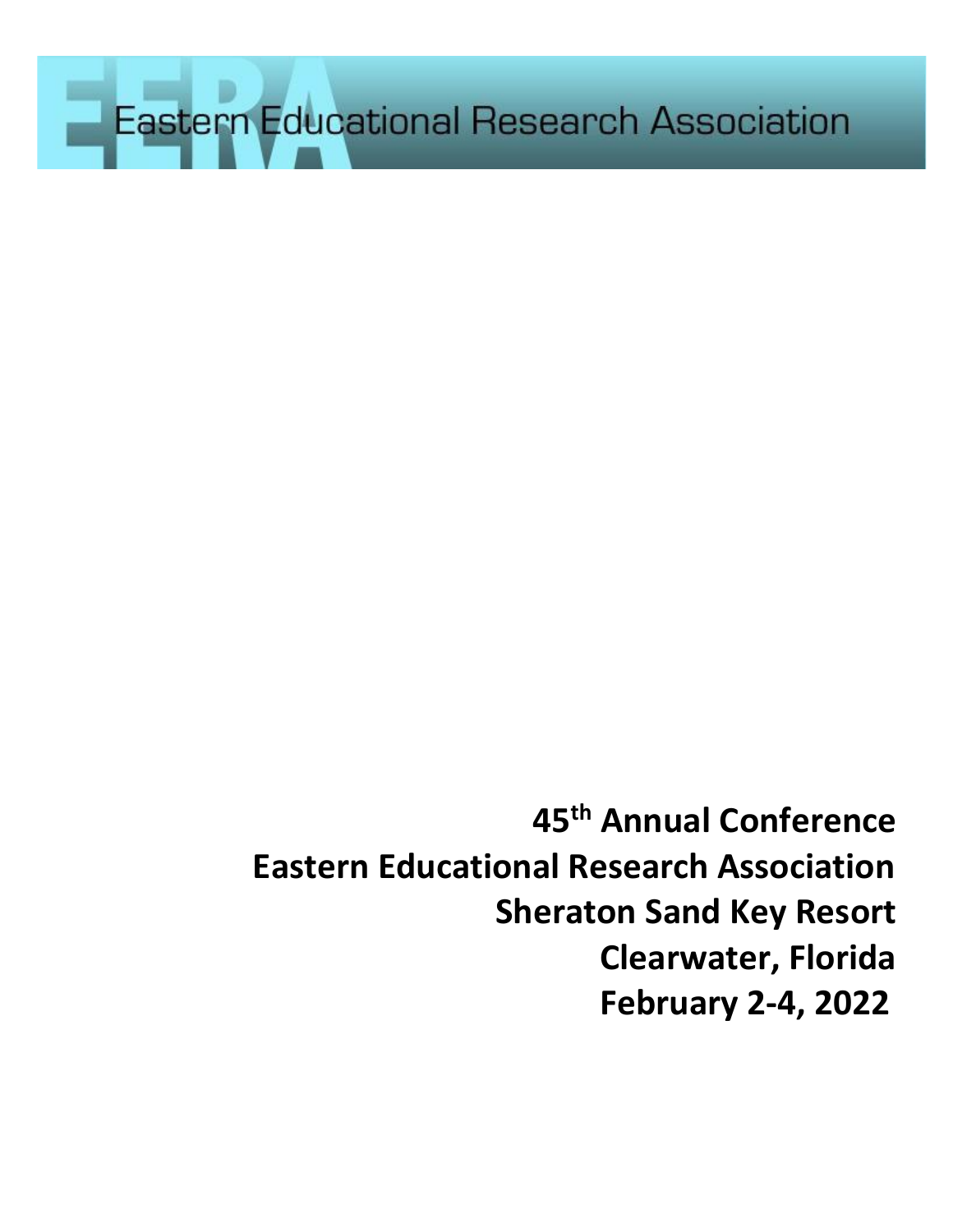# **Schedule at a Glance**

#### **Wednesday, February 2**

- 3:00 4:00 EERA Executive Board/Hotel Staff Meeting
- 4:00 5:00 EERA Board of Directors Meeting
- 5:30 7:00 Registration

#### **Thursday, February 3**

- 8:00 5:00 Registration
- 8:30 9:50 Concurrent Session 1
- 9:50 10:00 Morning Snack Break
- 10:00 10:45 Opening Keynote Session
- 11:00 12:20 Concurrent Session 2
- 12:20 1:45 Break for Lunch
- 1:45 3:05 Concurrent Session 3
- 3:15 4:35 Concurrent Session 4
- 4:35 4:45 Afternoon Snack Break
- 4:45 6:00 Birds of a Feather Social

#### **Friday, February 4**

- 8:00 4:00 Registration
- 8:45 10:05 Concurrent Session 5
- 10:05 10:20 Morning Snack Break
- 10:20 11:40 Concurrent Session 6
- 11:40 1:00 Break for Lunch
- 1:00 2:20 Concurrent Session 7
- 2:30 3:50 Concurrent Session 8
- 3:15 4:10 Afternoon Snack Break
- 4:10 5:00 EERA Annual Business Meeting
- 5:00 6:00 Poster Presentations
- 6:00 8:00 President's Reception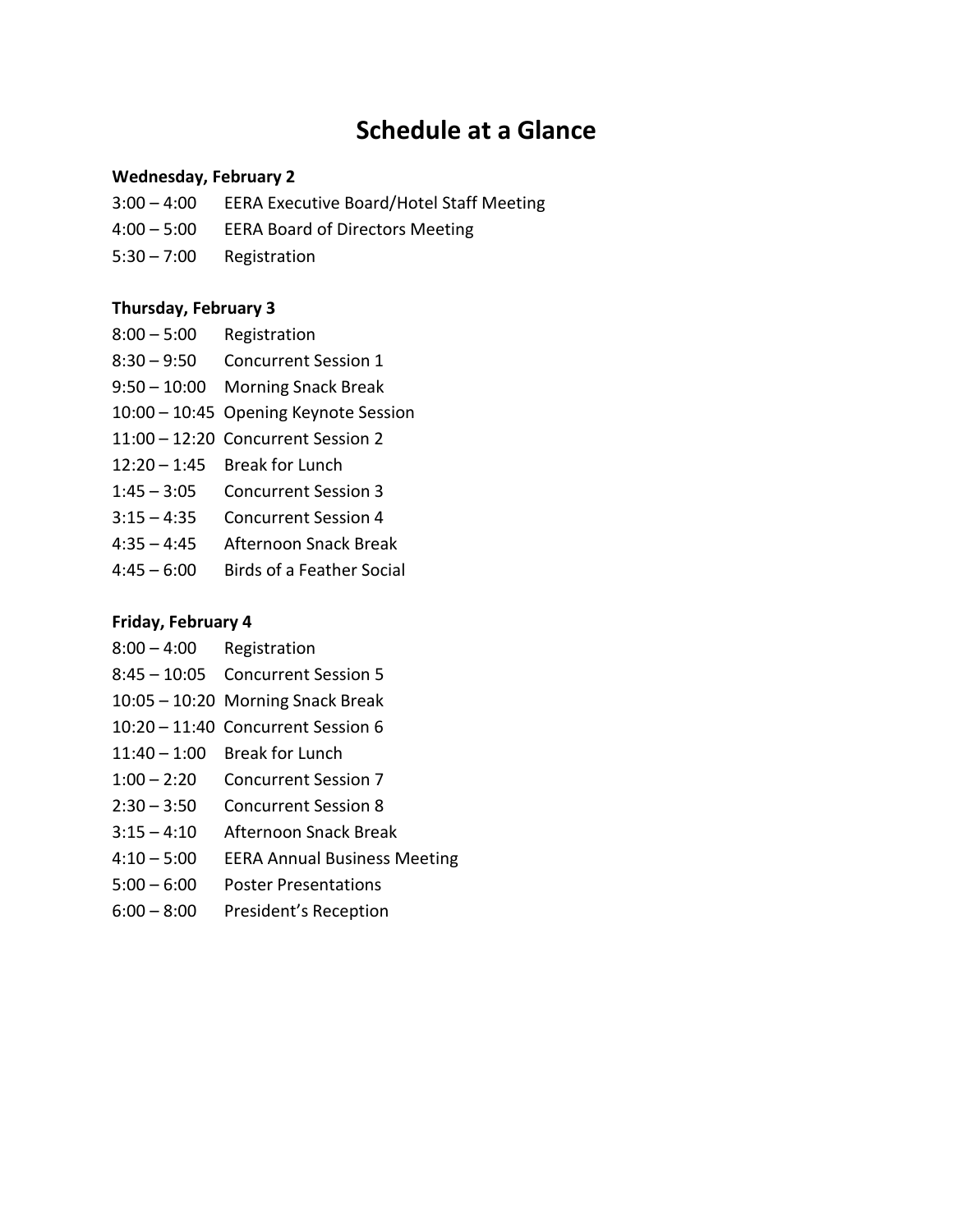# **Instructions for EERA Conference Session Chairs**

To those who have graciously agreed to serve as a Session Chair at the upcoming EERA conference-**THANK YOU!** You play an important role in the conference, and in many situations, are helping a new generation of faculty members come to understand and appreciate how academic exchanges occur.

Your primary activity as a Session Chair is to introduce the session and the presenters, and to monitor the time allocated for each presenter. To do this, you will need to determine how many presentations are in your session (typically 3-4, but in some cases five), and you will need to moderate the time each presenter is allocated. You are also responsible for keeping track of time and conveying this to the presenters. You should also save time, if possible, at the end of your session to allow for a discussion among audience members and fellow presenters.

Please plan on arriving to the session you are chairing at least five minutes before the session begins, and please convey to the presenters the order in which they will be speaking (which, unless an issue arises, should be the order listed in the program). Remember, for some new faculty members or graduate students, this may be their first presentation and they might be quite nervous.

In some rare circumstances, there may be a limited audience attending the session you are chairing. Please work with the presenters to be reasonable about this. Some session chairs in past years have pulled chairs into a circle and allowed for a more informal discussion and presentations; others have asked the presenters their preferences, etc.

Additionally, there are some presenters who will cancel their presentation at the last minute, miss a flight, or have some other event that prevents them from attending the conference. You will be asked to think on your feet as you handle these types of challenges!

Please do everything you can to keep your session on time, as rooms are scheduled back-to-back. When you conclude your session, please be certain to thank the presenters for their work!

# **Special Instructions for Poster Presenters**

Each poster presenter has been assigned a presentation board number (see listing of presentations in schedule) and will have a standalone tri-fold display to attach your materials. Please plan accordingly when organizing your materials and presentation for display.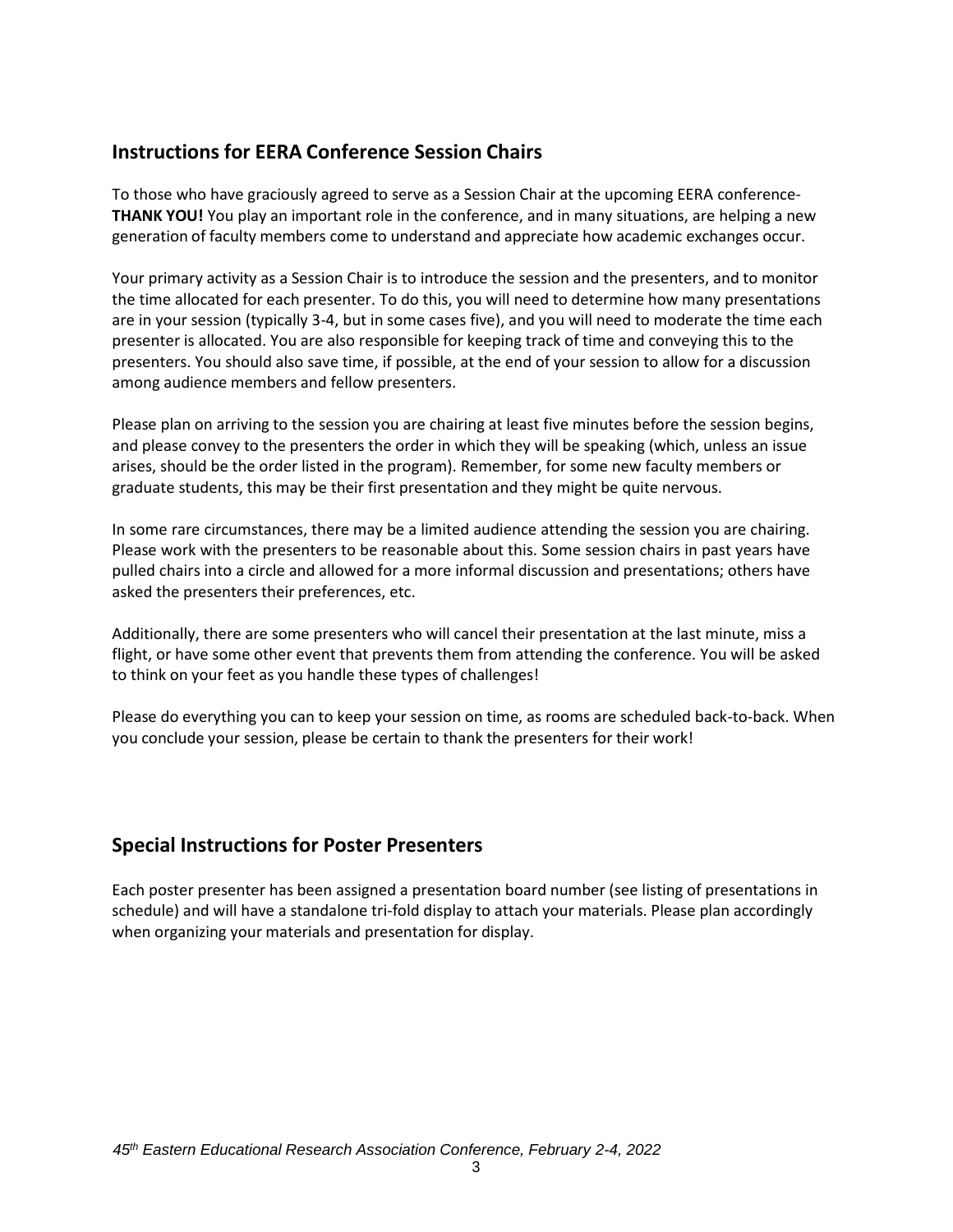# **Keynote Speaker**



**Susanne Peña SMP Education Consulting, LLC**

Susanne Peña is the lead education consultant at SMP Education Consulting, LLC. She currently serves on the Executive Board for the Florida Association for Bilingual Education. Ms. Peña has been an educator in the K-20 setting for over 19 years. She started her career as a teacher in Title I schools in the New York City Department of Education. Ms. Peña has served as District Coordinator for ESL, Bilingual Program & World Languages for the Amityville Union Free School District. In addition to monitoring the implementation of regulations, she supervised and assisted teachers (grades K-12) to align curriculum and instruction to meet the rigor of the CCLS (Common Core Learning Standards) and Bilingual Common Core Language Arts Progressions. She has also served as an instructional coach, supervisor, and evaluator of bilingual and ENL (English as a New Language) teachers at Amityville School District and was the Dual Language Program Coordinator (PK through 8th grade) at PS/IS 180M in Harlem, NY. Ms. Peña has also held the position of Adjunct Instructor at Brooklyn College for Bilingual and Multicultural Education.

She has also held the Director/Project Manager position for the Dual Language STEPS (Support Through Technology Enhanced Programs and Strategies) Grant at the University of Central Florida.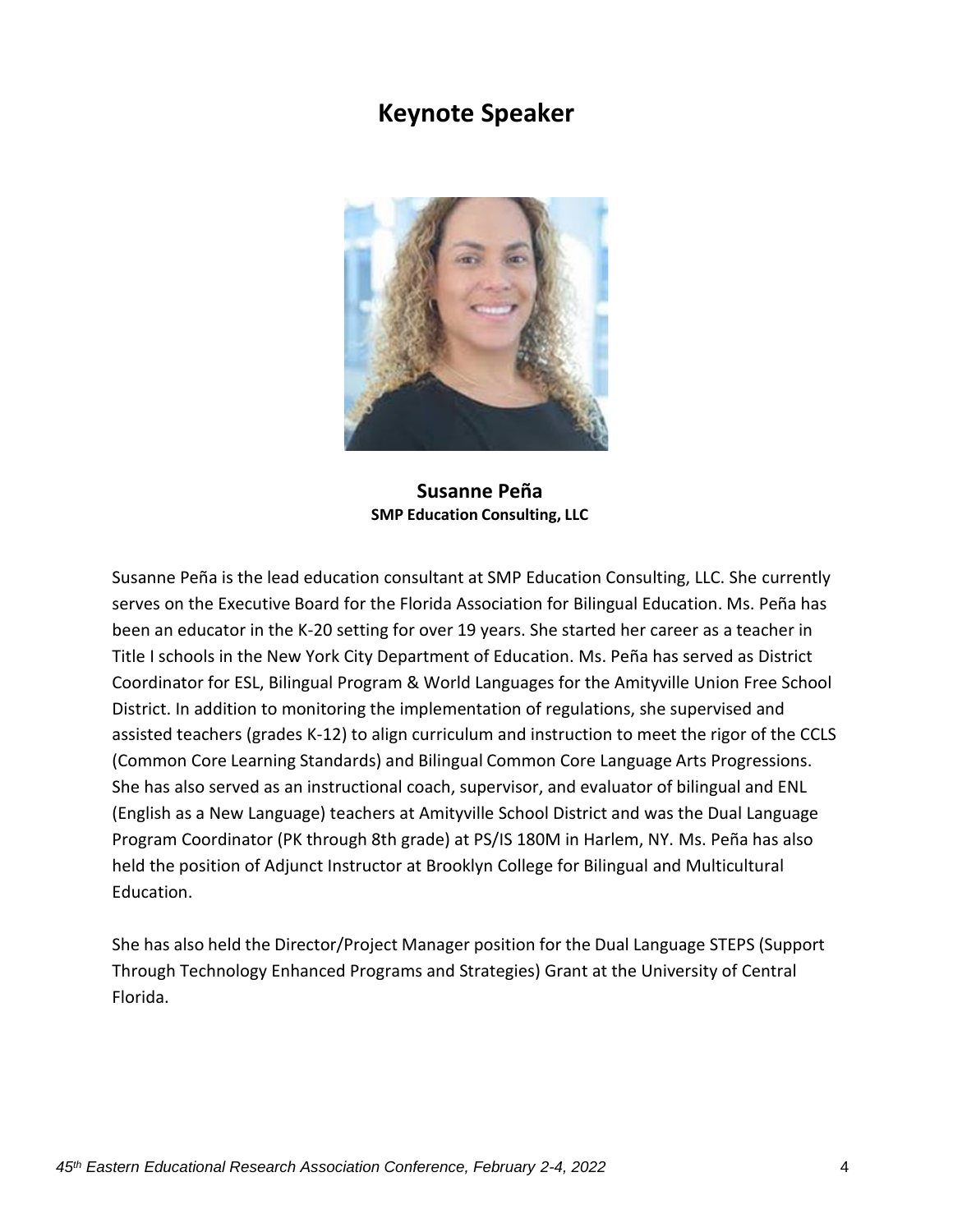#### **Remembering Michael P. Brady, Ph.D.**

May 24, 1954 - Dec. 16, 2021

Dr. Michael P. Brady served as chair of the Florida Atlantic University Department of Special Education (formerly known as the Department of Exceptional Student Education) for 21 years. He was a son of the late M. Sgt. Donald E. Brady and Elizabeth D. Brady. Raised in New Jersey, Michael later lived in Hawaii, American Samoa, Tennessee, Texas, and Florida. He earned both a Bachelor's and Master's degree from the University of Hawaii and Doctorate in Special Education from Vanderbilt University-George Peabody College. Dr. Brady taught at The Community College of Micronesia, University of Houston and Florida International University prior to joining the faculty of Florida Atlantic University (FAU) in 2000.

Dr. Brady's scholarly record is long and prestigious. He published over 120 articles and made 160 professional presentations during her his career. He exhibited rewarding grantsmanship, garnering over 4 million dollars to support teacher preparation of educational opportunities for adults with intellectual disabilities. In 2016, Dr. Brady and others started the Academy for Community Inclusion (ACI), a college certificate program for adult students with intellectual and developmental disabilities. He also worked extensively to promote graduate education in special education, with a special emphasis on doctoral education. During his career, he chaired and/or served on 49 dissertation committees (25 at FAU). Dr. Brady was voted the University Scholar of the Year in 2018 at FAU and the Senior Scholar by the Eastern Educational Research Association (EERA) in 2020. EERA was one of Dr. Brady's favorite conferences, and he attended almost every year. He brought many doctoral students to EERA to engage in scholarly conversations, presentations, and other academic activities in a friendly and welcoming environment.

However, Dr. Brady's work was not confined to academics. He was an avid diver, widely known as a highly skilled scuba instructor, and certified by the National Association of Underwater Instructors (NAUI). He also served as FAU's scuba diving club advisor, and was recognized as Club Advisor of the Year in 2008.

Most memorable, is Dr. Brady's strong advocacy for people with the most severe disabilities, his student-centered approach to any issue, and the fervor with which he approached mentoring many in his field. Mike is survived by his long-time partner Dawn Furlan, brother, Donald E. Brady, Jr. (Laura Marshall) of Maryland, aunts, an uncle, cousins and a host of professional colleagues, and friends. Needless to say, his absence will be mourned by his family, friends, and colleagues near and far.

In lieu of flowers, you may donate to the *Dr*. *Michael P. Brady Memorial Scholarship for Doctoral Education in Special Education*, which will support the education of students who share Dr. Brady's passion for the education and treatment of folks with disabilities across the lifespan.

Learn more about donating to the scholarship here: https:/[/www.fau.edu/education/faculty/brady/memorial/.](http://www.fau.edu/education/faculty/brady/memorial/)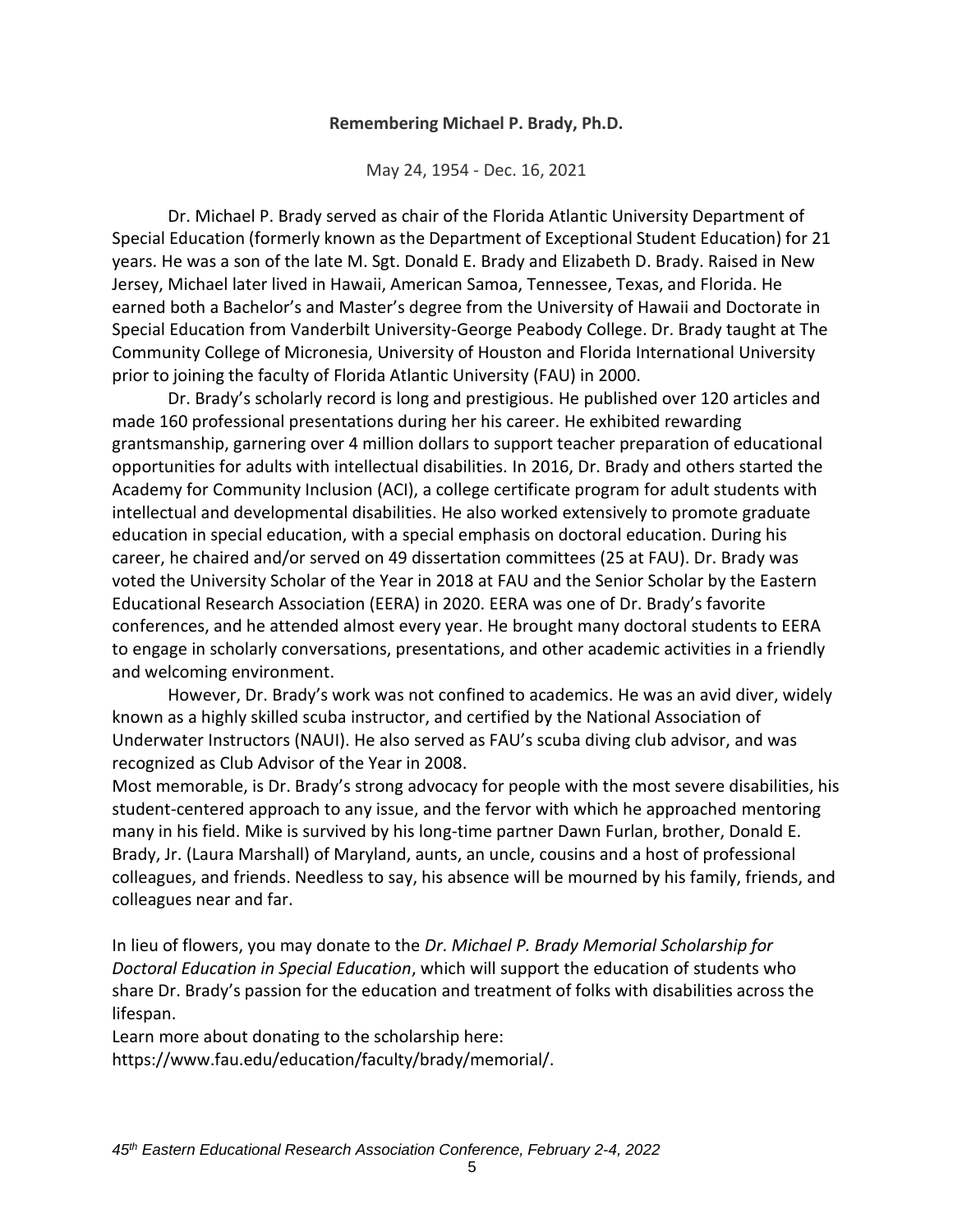# **2022 EERA Conference Schedule**

# **Wednesday, February 2**

# **3:00 – 5:00 EERA Board Meeting**

# **5:00 – 7:00 Registration**

#### **Thursday, February 3**

#### **8:30 – 9:50 Session 1**

#### **Beach Room (Paper Presentation)**

Coaching and mentoring during a pandemic: Coaches' perspectives of self-efficacy, self-care, and teacher-coach relationships Jackie Mania, Amber Stokes, Mariah Warren, and Dawn Pearce

Development of the Charter School Teacher Development Inventory John Murray

A Status of New Teacher Support Systems: A Narrative Inquiry Philip Corr

Teacher Education Students' Implicit Racial Attitudes and Interpersonal Attribution of Racialized Student Behavior Nicole Lorenzetti

#### **Gulf Room (Paper Presentations)**

Session Chair: P. Mark Taylor

Creating Authentic Experiences for Teacher Candidates through Informal Learning Spaces Jacqueline Van Schooneveld

Integrating Teaching Inclusivity Competence within Teacher Preparation Programs: Measuring Social Justice Beliefs of Teacher Candidates Lea Herbert, Mary Little, and Christine Destefano

Building Teacher Candidates' Classroom Management Practices and Self-Confidence through Authentic Experiences Jacqueline Van Schooneveld and Michael Ryan

Teacher Candidates, Race, and Reality: A Systematic Review of the Literature Nicole Williams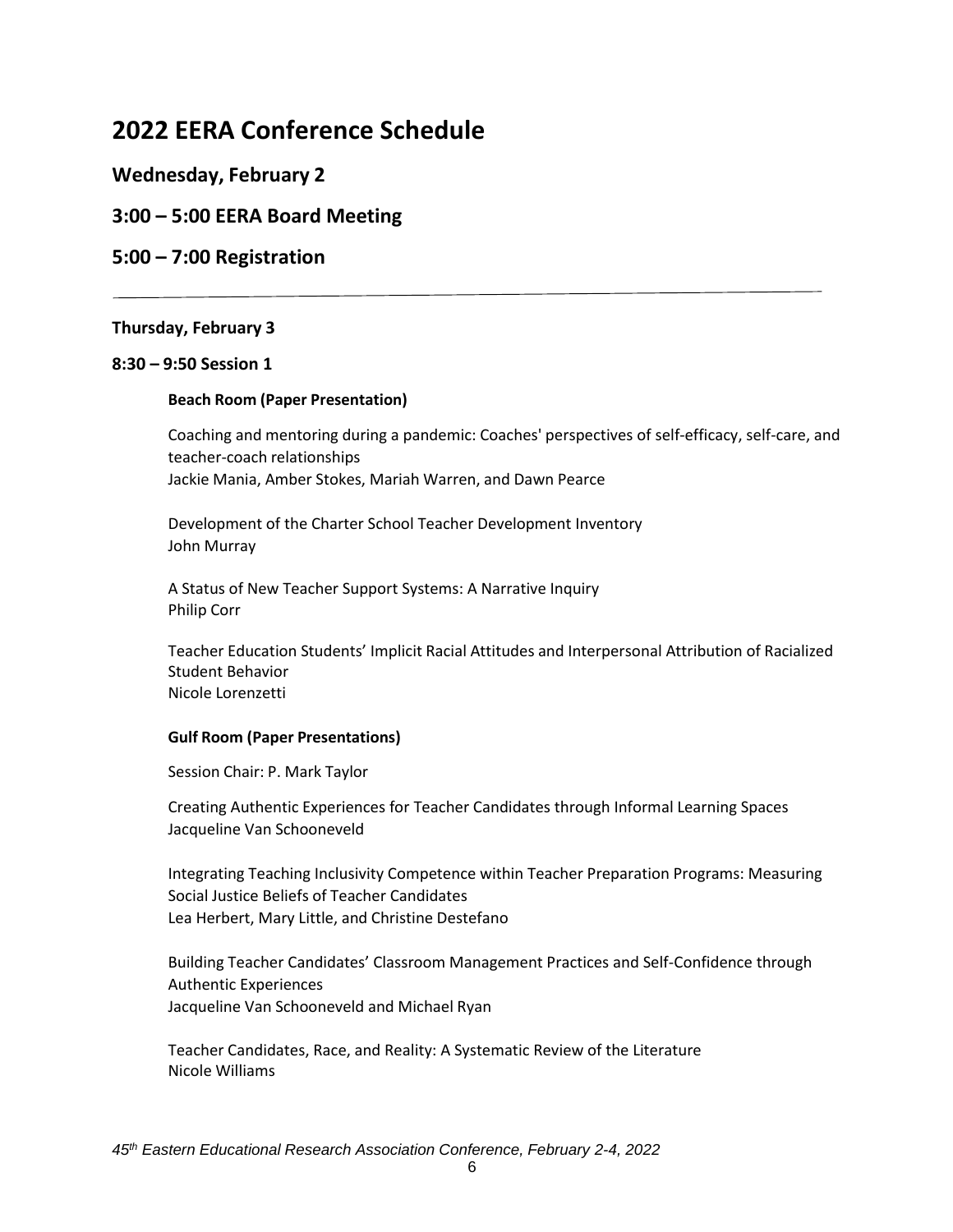#### **Palm Room (Paper Presentations)**

Leadership Actions of Superintendents when Leading During a Crisis: DEFENSE Jodie Brinkmann and Carol Cash

Elementary Principal Writer Identities and Instructional Leadership in Writing Jennifer VanSlander

Pursuing Equitable Student Outcomes Through Effective Teacher Hiring Practices Laurie Kimbrel

Curriculum Alignment in Gateway Courses between Community Colleges and a University: Does it Matter? Harrison Oonge, Marino Nader, and Teresa Dorman

#### **Bay Room (Paper Presentations)**

Session Chair: Juhee Kim

Covid-in-Context: Undergraduate Students' Experiences of Covid-Related Circumstances within and Beyond the Educational Environment Jodi Sindlinger

Symmetries (and Asymmetries) in Political Bias on Campus Jason Giersch

Unpacking the Complexity of Korean PhD Students' Shame Experiences Juhee Kim and Jeannine Turner

#### **Island II (Roundtable Presentations)**

COVID 19 and its Impact on Education in West Africa Diarrassouba Nagnon

Supporting Social-Emotional Student Needs in the College Setting (Trauma-Informed Practice) Regina Rahimi and Deloris Liston

Is Emergency Remote Teaching and Learning Blessing or Curse? Maha Alfaleh, Kizito Mukini, Douglas Asante, and Ahmed Almutairi

Pandemic Paradigm shift: Parent Reasons for Choosing Virtual Over Traditional Schooling Jeana Partin and Mary Lynne Derrington

Comparing the Quality of Peer Feedback of Secondary Math Lessons for Differentiation Kristin Harty and Dawn Turkovich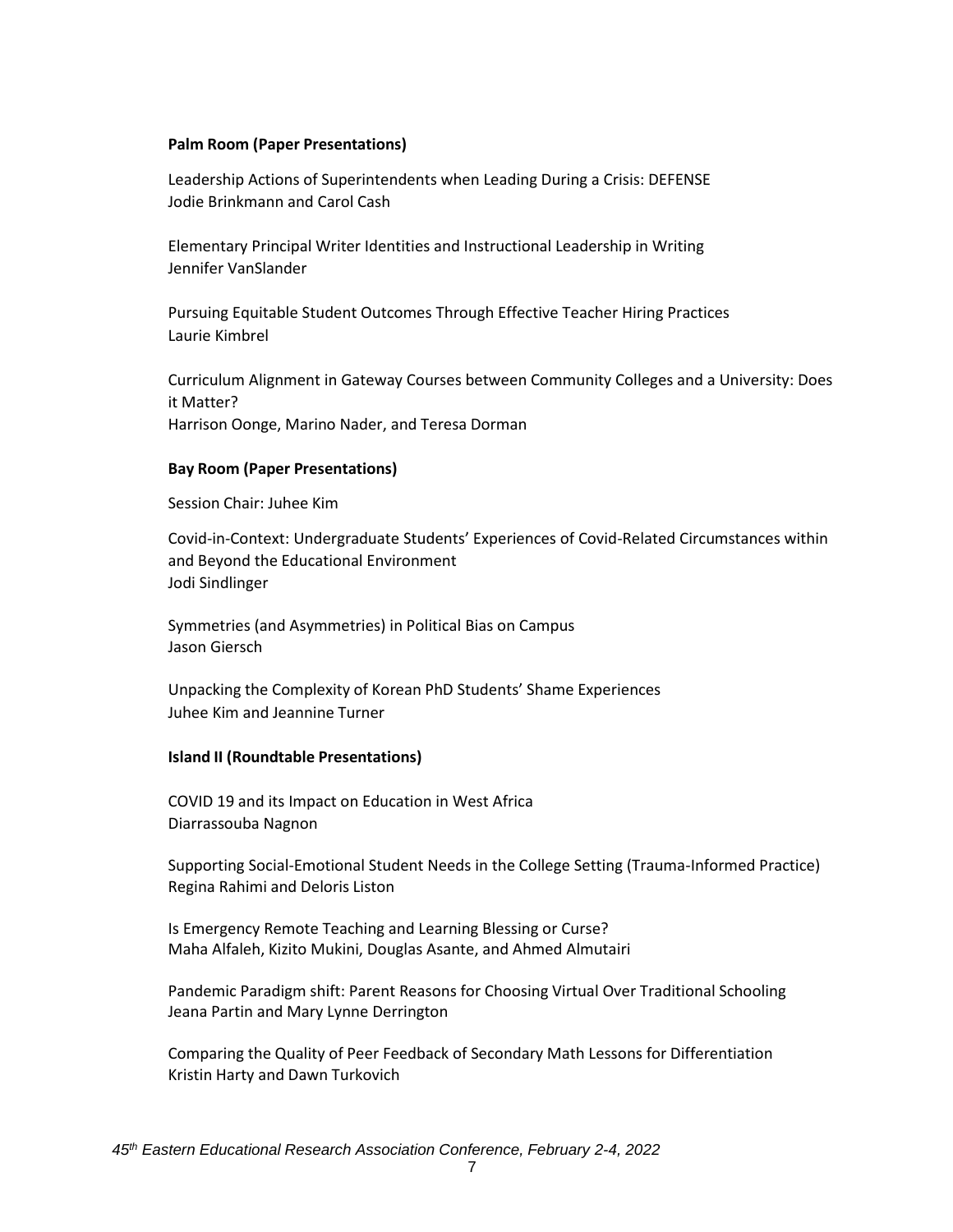The juggling act: Providing effective, meaningful, and constructive feedback without killing the instructor Jessica Bucholz and Kenda Grover

#### **9:50 – 10:00 Morning Snack Break – Coffee and Donuts**

#### **10:00 – 10:45 Opening Keynote Session – Beach Room**

#### **11:00 – 12:20 Session 2**

#### **Beach Room (Paper Presentations)**

Session Chair: Jennifer Sughrue

Impact of the COVID-19 Pandemic on Faculty: Policies and Practices in Higher Education Ronda Sturgill and Ron Childress

The Politicization of Academic Freedom Jennifer Sughrue and M. David Alexander

Increasing U.S. History Scores Through Purposeful Teacher Recruitment and Retention Lou Sabina, Danell Tills, Anna L. Peters, and Jesika Butler

#### **Gulf Room (Paper Presentations)**

Session Chair: Jill Channing

New Teacher Organizational Socialization Process Stephen Benigno

Developing Science Cultural Capital: Preservice teachers in a synchronous science method Course in Covid-19 Pandemic Rupam Saran

On becoming a reformed physics teacher: A discourse analysis Marsha Simon

Examining Congruence in Parent and Student Perceptions of Remote Science Instruction Dina Rosen and Arlene Bloom

#### **Palm Room (Paper Presentations)**

Session Chair: Sharon Valente

Online English Teaching in Times of COVID: A Case Study of Student-Centered Curricular Innovation in China

#### *45th Eastern Educational Research Association Conference, February 2-4, 2022*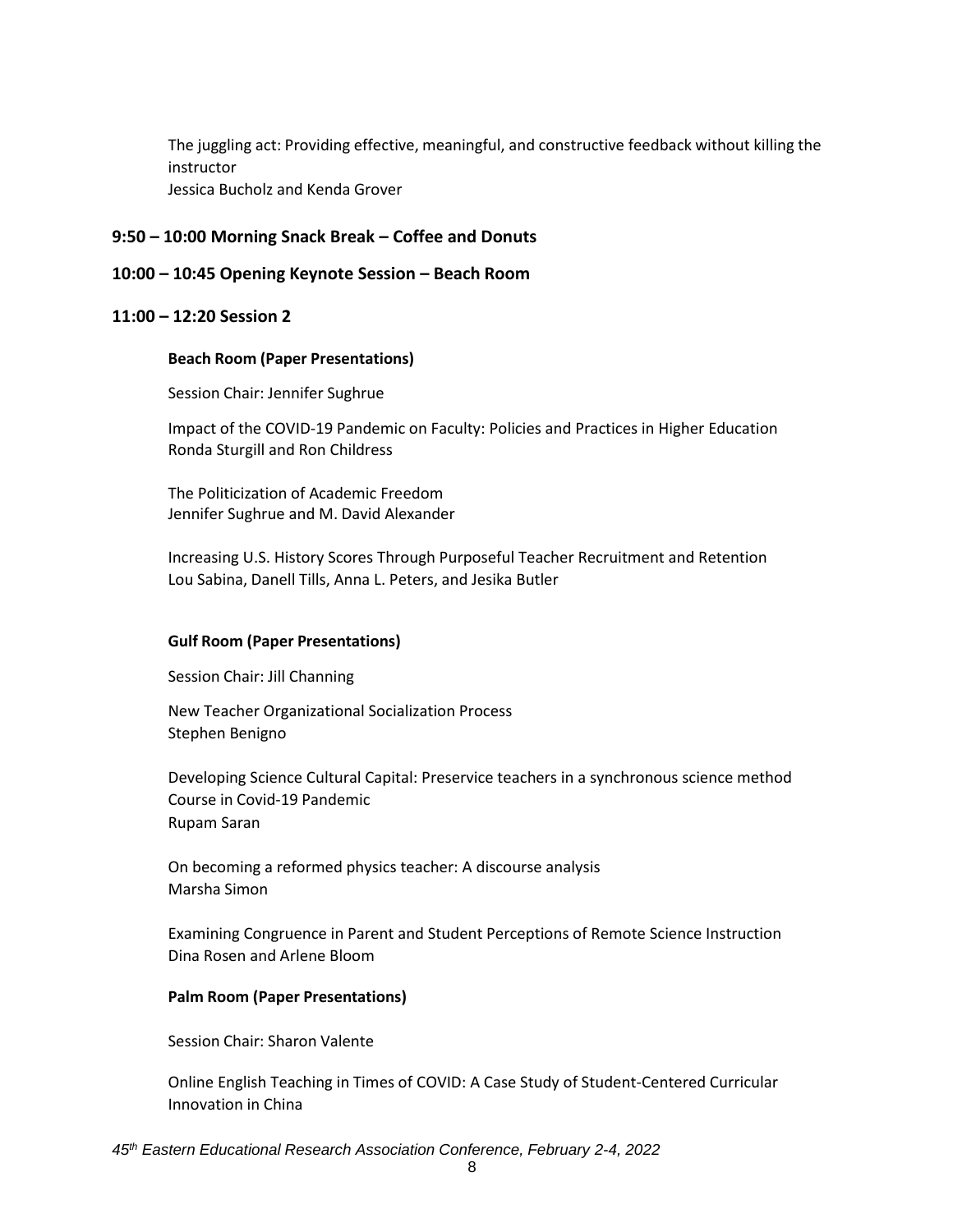#### Yifan Liao

A Case Study of the Effect of Student-Centered Active Learning on Geospatial Education and Student Engagement Terence Cavanaugh and Chris Baynard

#### **Island II (Roundtable Presentations)**

The Efficacy of Direct and Indirect Unfocused Written Corrective Feedback on Different Proficiency Levels Claudia Kim

Notion - The Dream App for Educational Professionals Bryce Platt Kayanuma, Nikita Reis, and Glen Holmes

Transformation of Instructional Design Competencies in the Post-Covid-19 Era: A metasynthesis Ghadah Almutairy, Helen Ajao, Lumbini Barua, Gabriel Adeneye, and Rebecca Clark-Stallkamp

Blurring Boundaries: Moving beyond Mandated School/University Collaboration Holly Thornton

Teaching English Language Learners: A Quantitative Study of Teachers Perceptions & Best Practice Strategies regarding English Language Learners Marie Jasmin

#### **Cardita Room (Panel Discussion)**

Retention in the College of Education: Connections with Faculty and Peers Sara Tours, Monique Alexander, Laura Kelley, Enoh Nkana, Amy Orville, Paige Bucha, Morgan Daniszewski, Lindsey Matthews, Carly Rhome, and Julianna Ellis

#### **Conch Room (Panel Discussion)**

Walls, Boundaries, and Barricades: Oral Histories of Miami's Segregation Walls Ruth Ban, Danny Fernandez, Caroline Gillingham-Varela, Reem Juraid, Ryan Small, Lindsay M Syeh, Brooke Whitfield-Fattovich

#### **Graduate Student Workshop Bay Room**

Publishing in a Journal & Job Hunting Skills Mahmoud Abdel-Rahman Director of Student Services, EERA

#### **12:20 – 1:45 Lunch on Your Own**

**1:45 – 3:05 Session 3**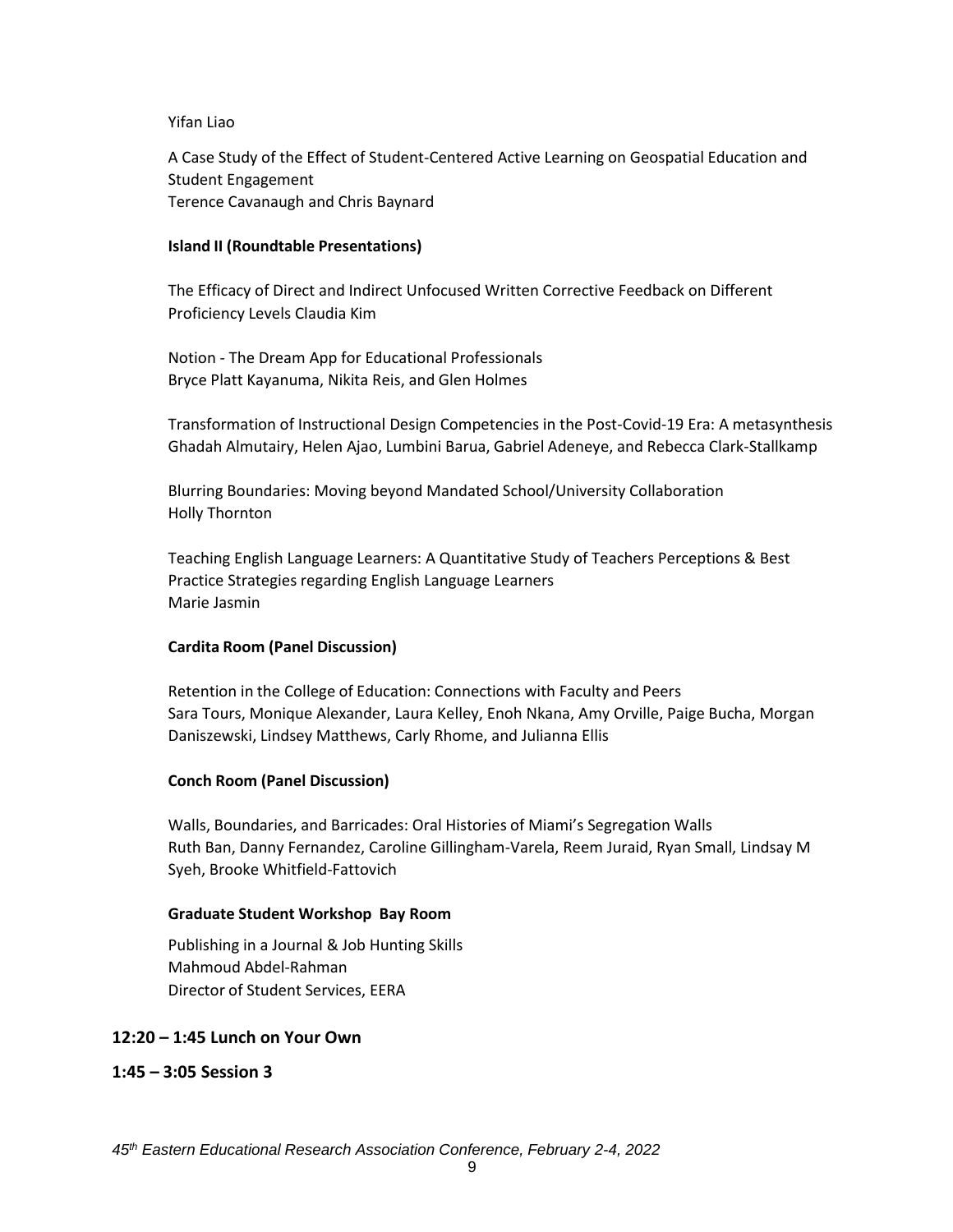#### **Beach Room (Paper Presentations)**

Session Chair: Laura Levi Altstaedter

Predicting Student Performance on a State-Mandated Social Studies Accountability Test Kenneth Vogler and Susan Schramm

A Focus on the Variables Instructional Time Configuration, Gender and Race on Student Performance Kenneth Vogler and Susan Schramm

Does Professional Development for Teachers Impact Student Behavior Utilizing the Class-Wide Function-Related Intervention Teams? April Phillips, Reesha Adamson, Ximena Uribe-Zarain, James Sottile, and Jon Turner

Identifying Possible Systemic Indicators of Recruitment Practices for Educators Crossing Over from Prior Undergraduate Studies and Career Paths Leontyne Mason, Lou Sabina, Rajni Shankar-Brown, and Debra Touchton

#### **Gulf Room (Paper Presentations)**

Assessing Systems Thinking in a Transdisciplinary Studio Course Amy Arnold

A Meta-analysis on the effects of remote instruction on student outcomes during the Covid-19 Pandemic Christine Destefano, Xueying Gao, Michelle Paul, and Khalilah Louis Caines

Exploring the Academic Impact and Implications of COVID-19 within an Indiana School **Corporation** Michael Shaffer, Elizabeth DeYoung, and Jim White

#### **Palm Room (Paper Presentations)**

"We don't have a Choice:" Mixed-Reactions on the impact of COVID-19 Among Black African International Graduate Students in STEM in the United States Johnny Woods Jr., Homero Murzi, Aanouluwapo Ojelade, and Amy Nelson

Mathematics Anxiety and Exceptional Educational Preservice Teachers Gina Gresham

The Impact of Education Levels and Household Income on Entitlement Priva Fischweicher and Emilie Ney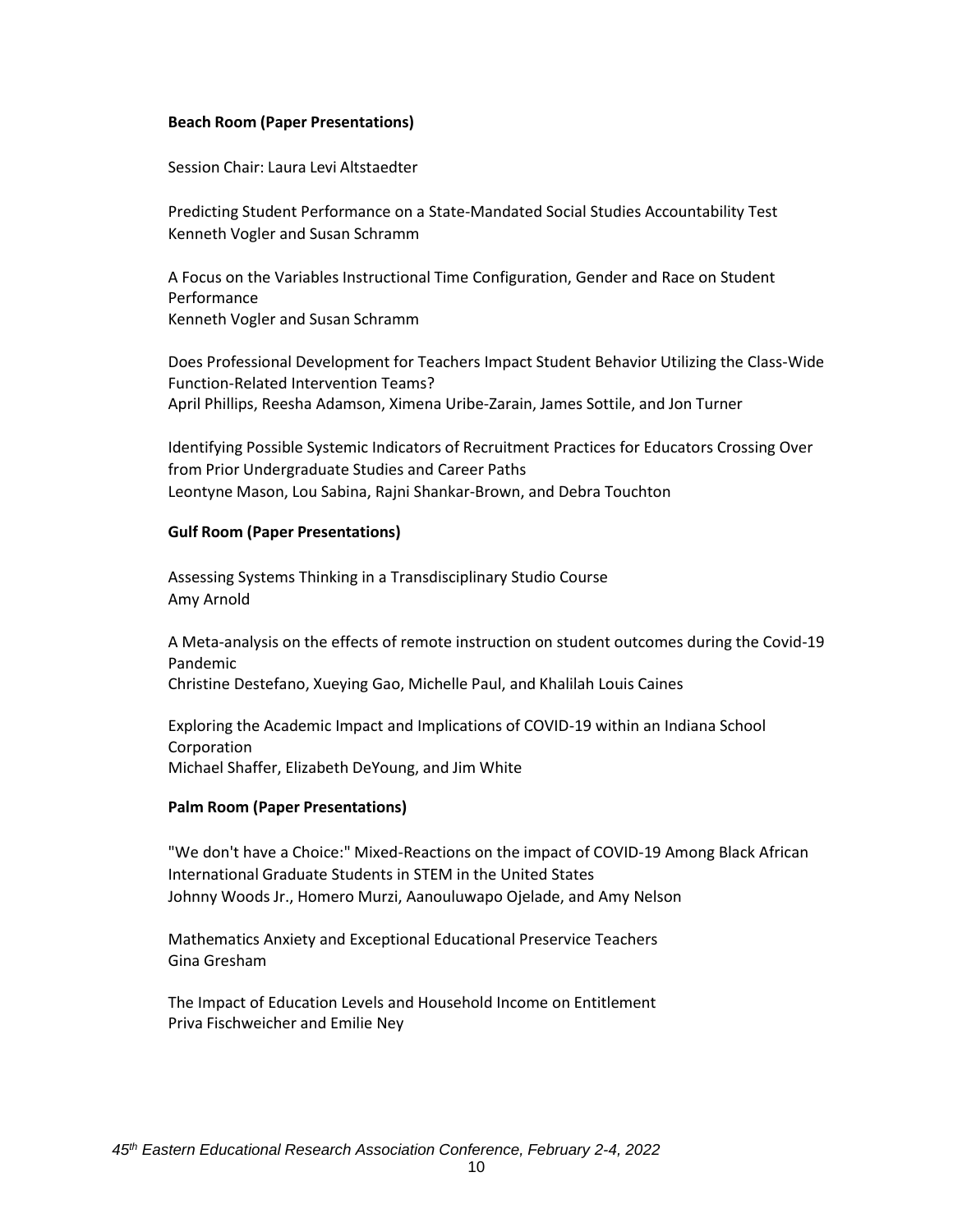#### **Cardita Room (Panel Discussion)**

Data Novice to Data Experts - Adding School Counselors to the Conversation Gena Surgener and Lisa Davies

#### **Bay Room (Roundtable Presentations)**

Young children reading with dogs: Community partnerships, informal learning environments, and social-emotional skills Melissa Rodriguez-Meehan, Kaitlyn Brown, and Nate Turcotte

Issues Related to Writing Online Questionnaires Roofia Galeshi

Boards of Education Under Siege: A Proposed Study of School Board Member Burnout John Gillham and Nicole Williams

#### **Island II (Roundtable Presentations)**

Supporting Young DLL/ELL Children's Language Development: A Case Study in Culturally Responsive Practice Laura Strong and Erik Amodei

Teacher Job Satisfaction and the Impact of the Pandemic Dori Hargrove and Jason Allen

Teacher-Led Think Aloud Reading Instruction: Examining the Relationship between Teacher Efficacy and Students' Reading Sarah Woods

What's in a Name? An Integrative Literature Review of Studies of the Learner Flow Experience in the Digitally-Based Games for Learning Environment Over the Last Ten Years Sharon Stidham

#### **3:15-4:35 Session 4**

#### **Beach Room (Paper Presentations)**

Session Chair: Jay Feng

It Starts in the Classroom: Teacher Education Students' Decisions About Classroom Disciplinary Referral Nicole Lorenzetti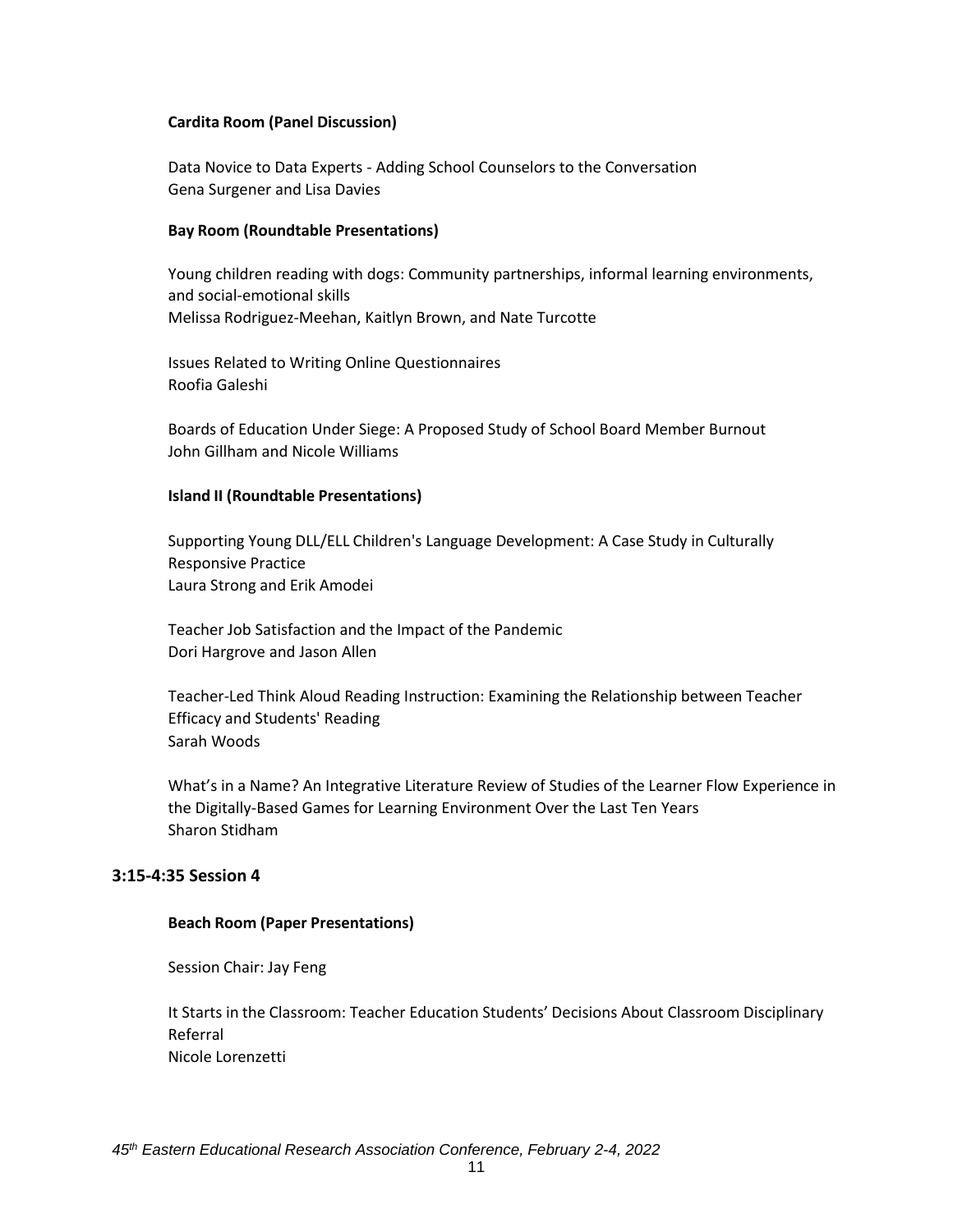Cyberbullying and Social Media Platforms: An Analysis of Rate of Incidents and Preferred Platforms William Williams, Anita Deck, and Jon Littlefield

Investigating the Disproportionate Representation of Ethnic Minorities in Education Majors Carol Watson

#### **Gulf Room (Paper Presentations)**

Session Chair: Jennifer Sughrue

School Culture, Reality, Perceptions or Illusion Stephen Benigno and Elisabeth Krimbill

Changes and challenges to human resources practices in schools as a result of COVID-19 Laurie Kimbrel and Jean Ruffin

Fear and Threat School Shootings and Violence Stephen Benigno and Elisabeth Krimbill

Examining Fiscal Policies in 4 U.S. Territories Compared to the United States Lou Sabina and Anna L. Peters

#### **Palm Room (Paper Presentations)**

Session Chair: Shawn Fitzgerald

Leadership and Faculty Morale at Small Colleges Cristina Haverty

Upward Transfer from a Rural Community College Duane Akroyd and Drew Goodson

Doctoral Program Evaluation via Analysis of Dissertations P. Mark Taylor

Cheating and Academic Dishonesty in Higher Education Over Time George Watson, James Sottile, Grace Liang, and Bonni Behrend

#### **Bay Room (Roundtable Presentations)**

Advisor Perceptions of Technology in Academic Advising Kandice Rowe, Thelma "Sissy" Isaacs, Alysha Nichols, and Amanda Preece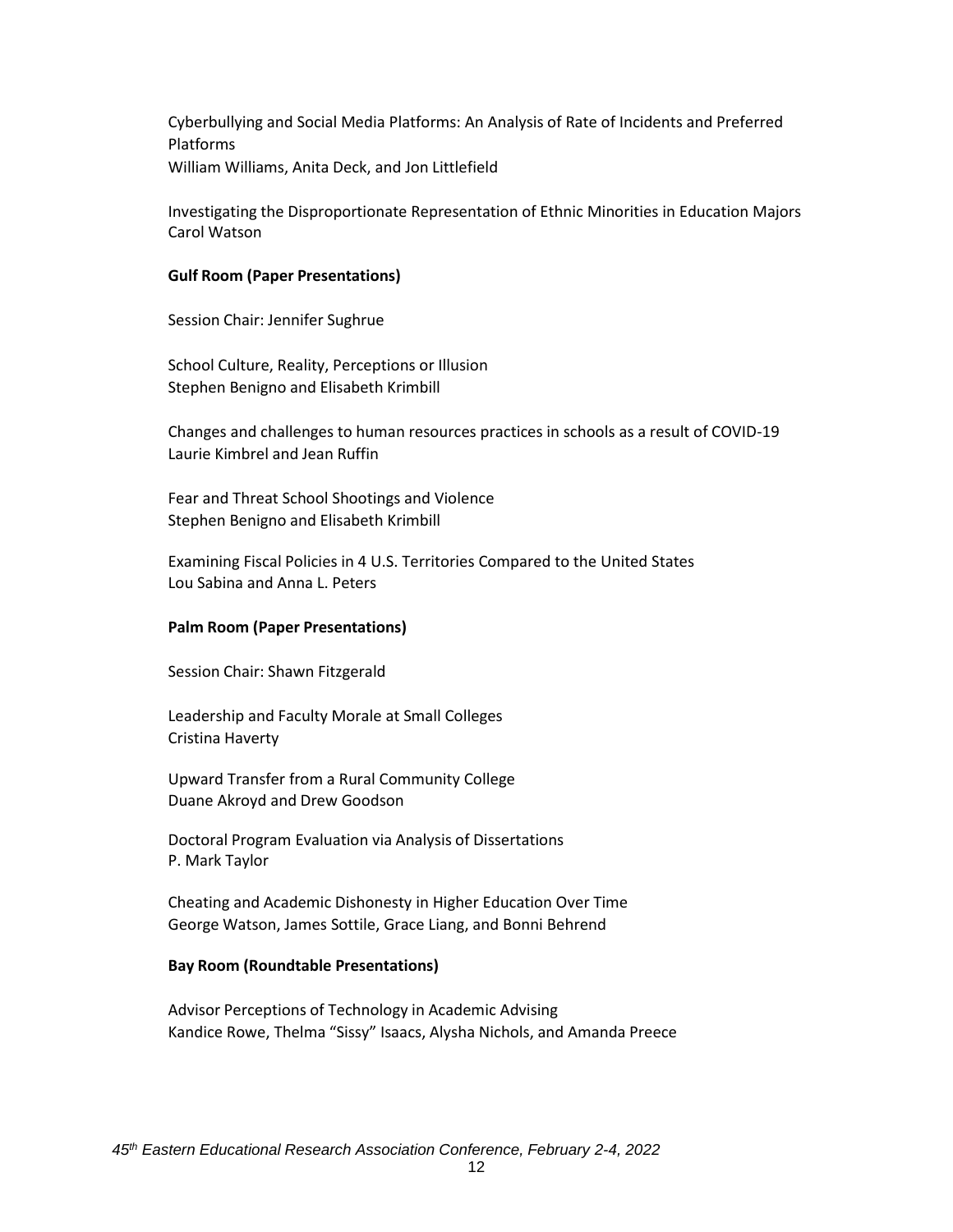Predicting Taiwanese Citizens' Attitudes Towards Public Involvement in Decisions about Science and Technology Thomas Smith, Huann-shyang Lin, Yi-Ting Pan, Zuway-R Hong, and Wei-Chen Hung

Agency in Public Education and Curriculum Control Ahzin Bahraini

Active Learning Strategies on the Zoom Format Cheng Hsien Wu

Using Diffusion of Innovation Theory to Explore Faculty Adoption of Research Management Systems Barbara Lockee, Glen Holmes, Bryce Platt Kayanuma, and Leo Chen

#### **Island II (Roundtable Presentations)**

Translanguaging in mainstream classrooms: Exploring mainstream teachers' perceptions of translanguaging pedagogy Refika Turgut and Rebecca Mueller

Designing and Implementing Effective Professional Development John Murray

Addressing the Needs of Millennial Counseling Students in the Wake of COVID-19 Lauren Nehilla-Lynch and Jessica Moore

Applying educational succession-planning lessons to higher education Christopher Parfitt, Afsaneh Farhadi, Patricia Ottow, and Anique Falconer

Developing Early Childhood Teachers' Technology Skills: The Relationship Between Personality Traits and Professional Development Dina Rosen and Arlene Bloom

All Learning Need Not Be Lost: Forming Rural Education Collaboratives to Minimize Interruptions to Literacy Instruction Wendy Snow and Tammy Parlier

#### **Cardita (Panel Discussion)**

What ELSE About this Job: Teaching Employment Skills to Young Adults with Intellectual and Developmental Disabilities through a Mnemonic Kelly Kearney, Ayse Torres, Michael Brady, and Saurym Quezada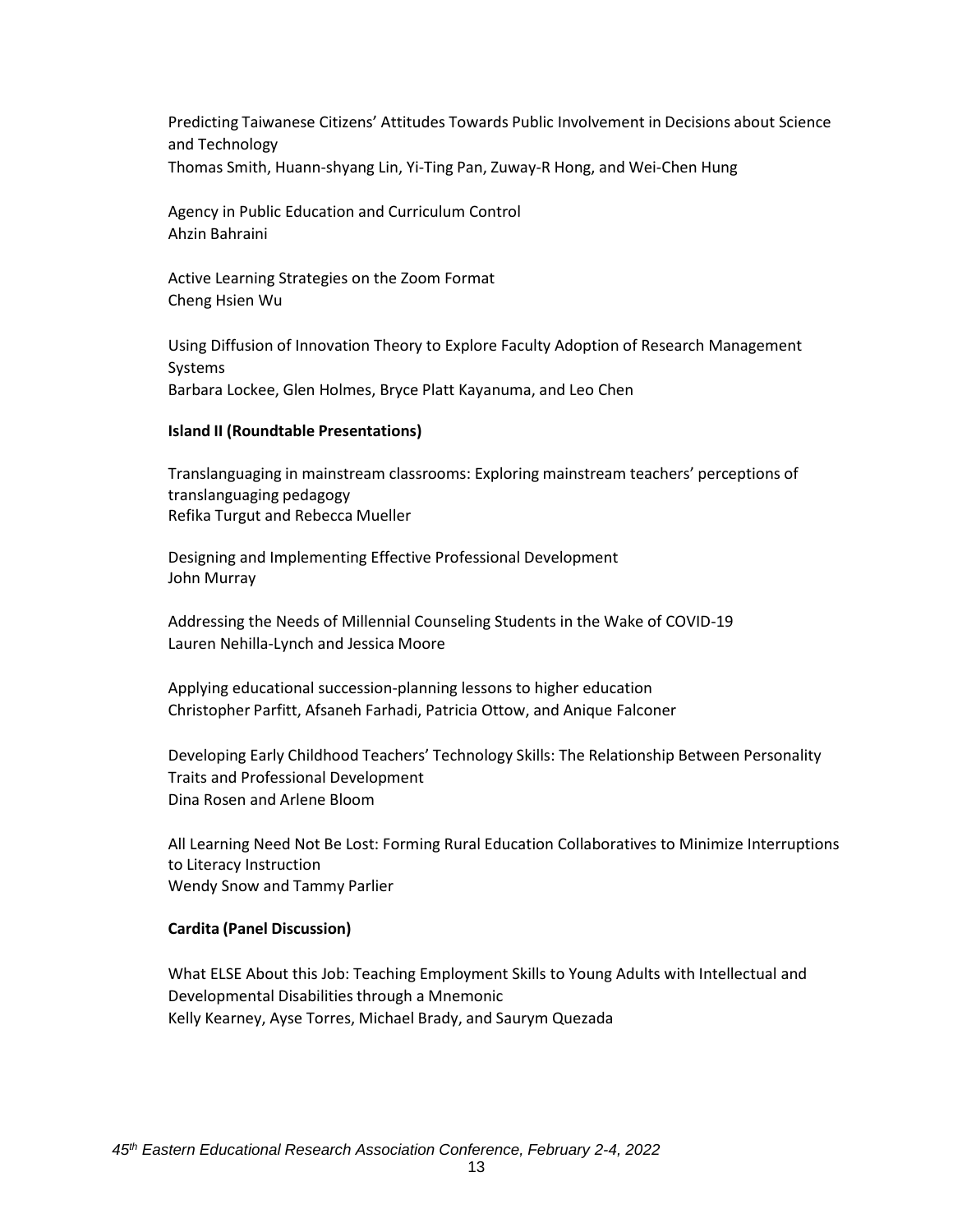#### **4:35-4:45 Afternoon Snack Break**

Assorted hot and cold teas, assorted sodas, tea sandwiches: smoked salmon and chive, ham, brie, and green apple, pate and sour cherry, goat cheese, heirloom tomato, and pickled red onion, assorted French macaroons, mini hot dogs, sweet potato French fries, truffle tater tots, and carmel corn**.**

#### **4:45-6:00 Birds of a Feather (Island II Room)**

Doctoral Programs Study Group P. Mark Taylor

Global Education in a Pandemic---Leading, Assessing and Teaching Ted Price

Unmet needs of foster youth in higher education spaces Jarrett Pratt and Karen Keptner

From Technology Integration to Technology Evaluation: What is the Difference and Why Do We Need Both? Jennifer Jackson

Engagement, Connection, and Innovation Matthew Strittmatter

Supervisor Role Call! Jodi Sindlinger

Athletic's Place in Academic Curriculum Zachary Basso

Ideas for Choice-Based Assessment in a Classroom Eric Hogan

Interpretating Martin Buber's "I and Thou" for student understanding Thomas Peterson

Teaching While Asian: Racial/Ethnical Identity and Implicit Biases Jay Feng

International Students \_Higher Education Kim Jones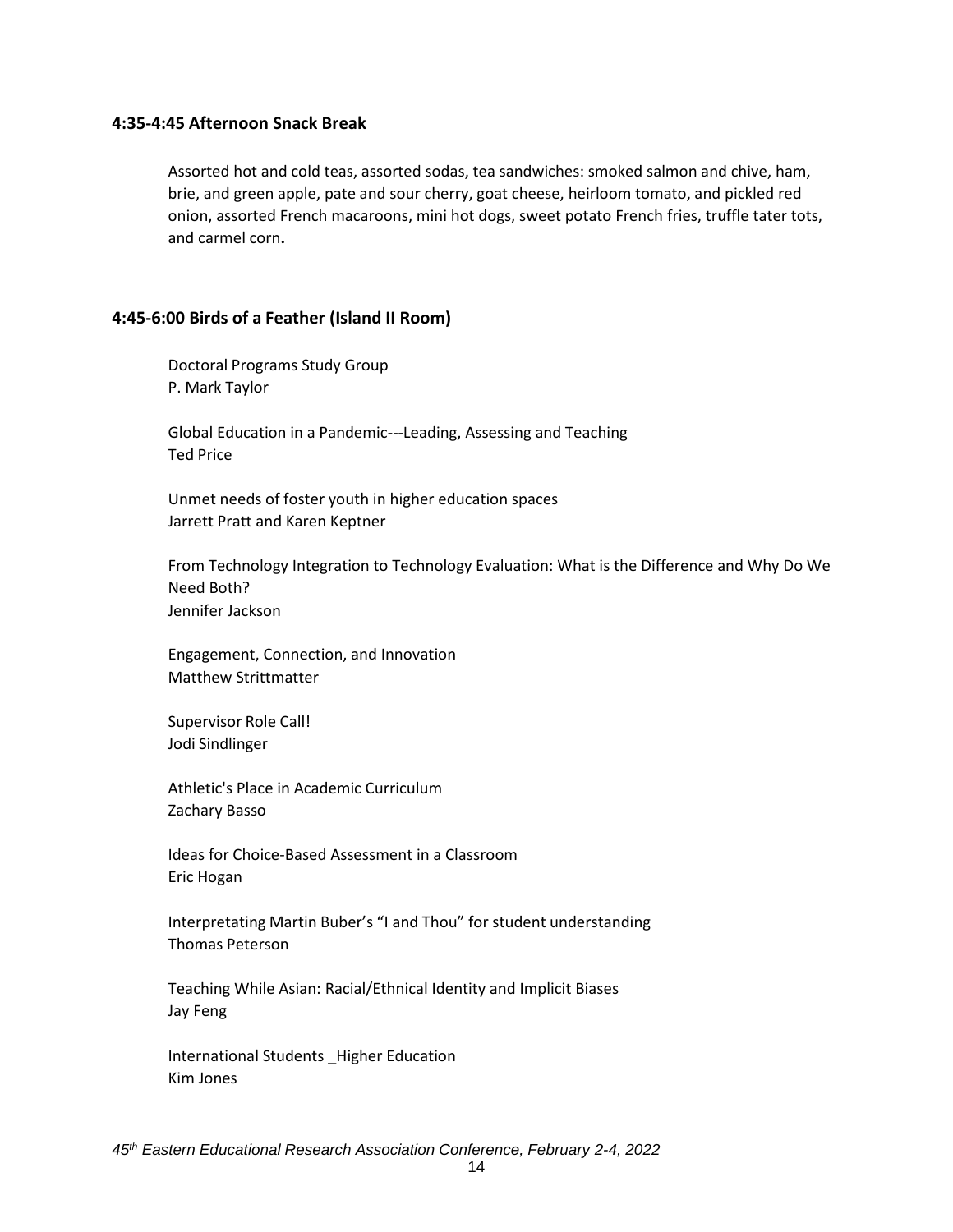Students have 99 problems, but with strategies solving them will not be one of them: Instructional strategies leveraging problem types. Rebecca Clark-Stallkamp and Ghadah Almutairy

Designing and Delivering Customized Approaches to Promote Equitable Practices in P-12 Schools and Districts Monica Smith-Woofter, Mark Rumley, and Nancy Barbour

## **Friday, February 4 8:45 – 10:05 Session 5**

#### **Beach Room (Paper Presentations)**

The Impact of story: One preschool program's experiences using story cubes as an oral language strategy Laura Strong and Michelle Amodei

Expanded Notions of What "Counts": Benefits of A Teacher Professional Development Course on Culturally Responsive Literacy Practices Laura Szech

Developing Immigrant Youths' Self-esteem and Self-efficacy through Positive Youth Development Programs Tham Tran

#### **Gulf Room (Paper Presentations)**

Supporting Young Children's Social and Emotional Development During the COVID-19 Pandemic Raquel Plotka and Ruth Guirgus

Associations Between Teacher Child Relationships and Teacher Child Interactions in Preschool Classrooms Ithel Jones and Meral Oren

Implementing Nature-Based Teaching Practices in Inclusive Early Childhood Classrooms Sylvia Collazo and Rangasamy Ramasamy

Failing by making all "A's" Thomas Peterson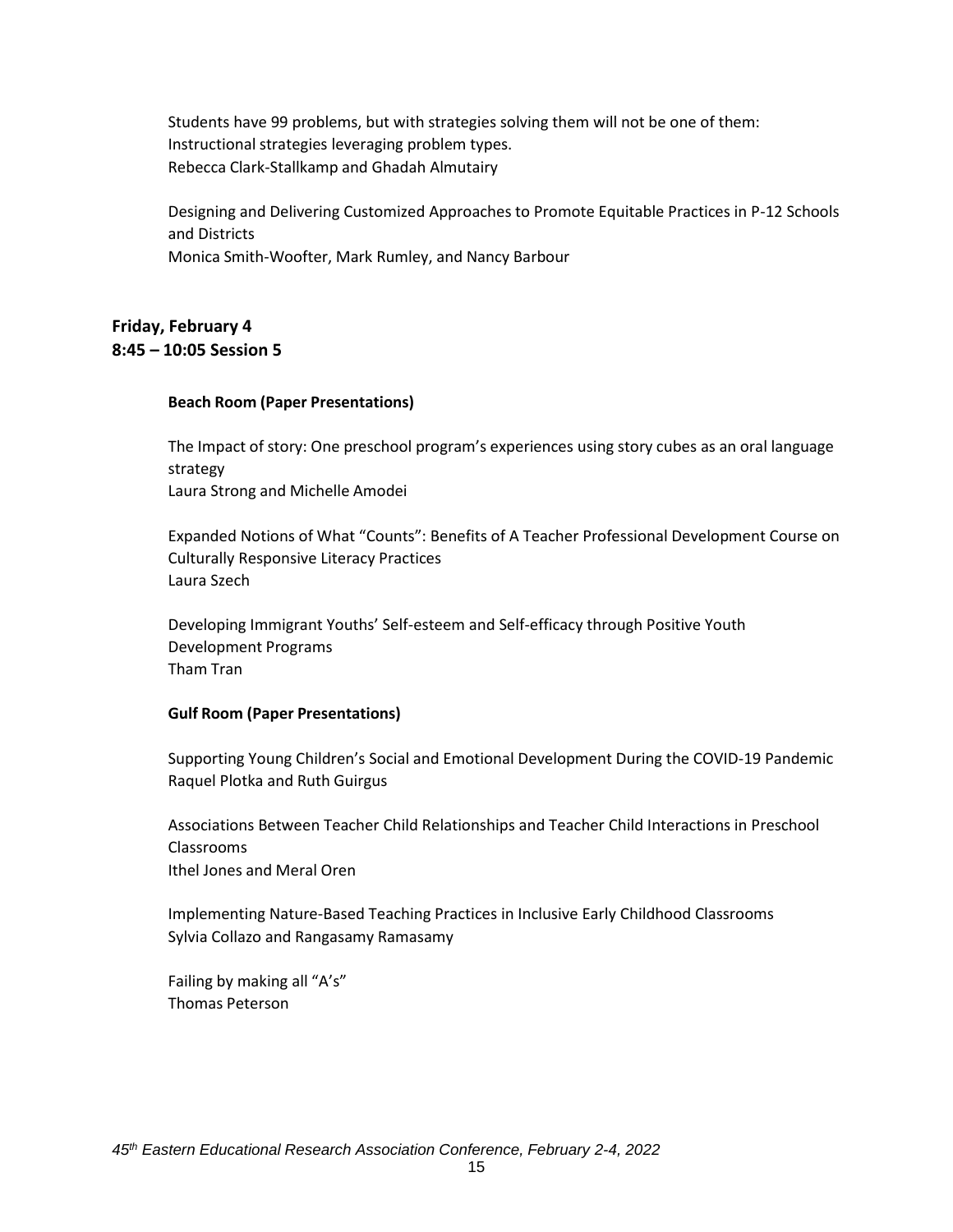#### **Palm Room (Paper Presentations)**

A Survey of Faculty Perceptions of Community College Career and Technical Education Thomas Gauthier

Effectiveness of Video Simulation Training on Anticipation Timing for Law Enforcement Officers Andrew Shim, Elisabeth Mundy, Robert Lockie, and Mary Smith

Proposal for a Liberative Education Curriculum in Correctional Institutions Yasukiyo Sugimoto

The Relative Contributions of Self-Efficacy, Self- Regulation, Effort Regulation and Testing Anxiety in Predicting College Students' Academic Entitlement Yan Dai

#### **Bay Room (Roundtable Presentations)**

The Intersection of Culturally Responsive Teaching and Global Competencies: A Feminist Conceptual Analysis Delane Bender-Slack

Instructors and Candidates' Perceptions of the Effectiveness of Online Support Modules for Enhancing Academic Performance Regina Rahimi, Lina Soares, and Amanda Glaze

Connecting theory with practice: What do preservice teachers experience when field experiences are integrated into a methods course? Dawn Turkovich

Recruiting, Developing, and Retaining Florida Educators Amidst Global Education Realities: UCF School of Teacher Education and Florida High Schools Collaborative Model Roberta Ergle, Marni Kay, and Shane Trenta

Scale Development of a Bilingual Education Perspective: Investigating Attitudes towards Bilingualism Burhan Ozfidan

#### **Island II Room (Roundtable Presentations)**

Cognitive Load Measurement of Using Interactive Virtual Reality Google Cardboard in Learning English Vocabulary as a Second Language Maram Khayyat

Learner-Centered, Culturally Responsive, Art-Centered Practice: An A/R/Tographic Inquiry Delane Ingalls Vanada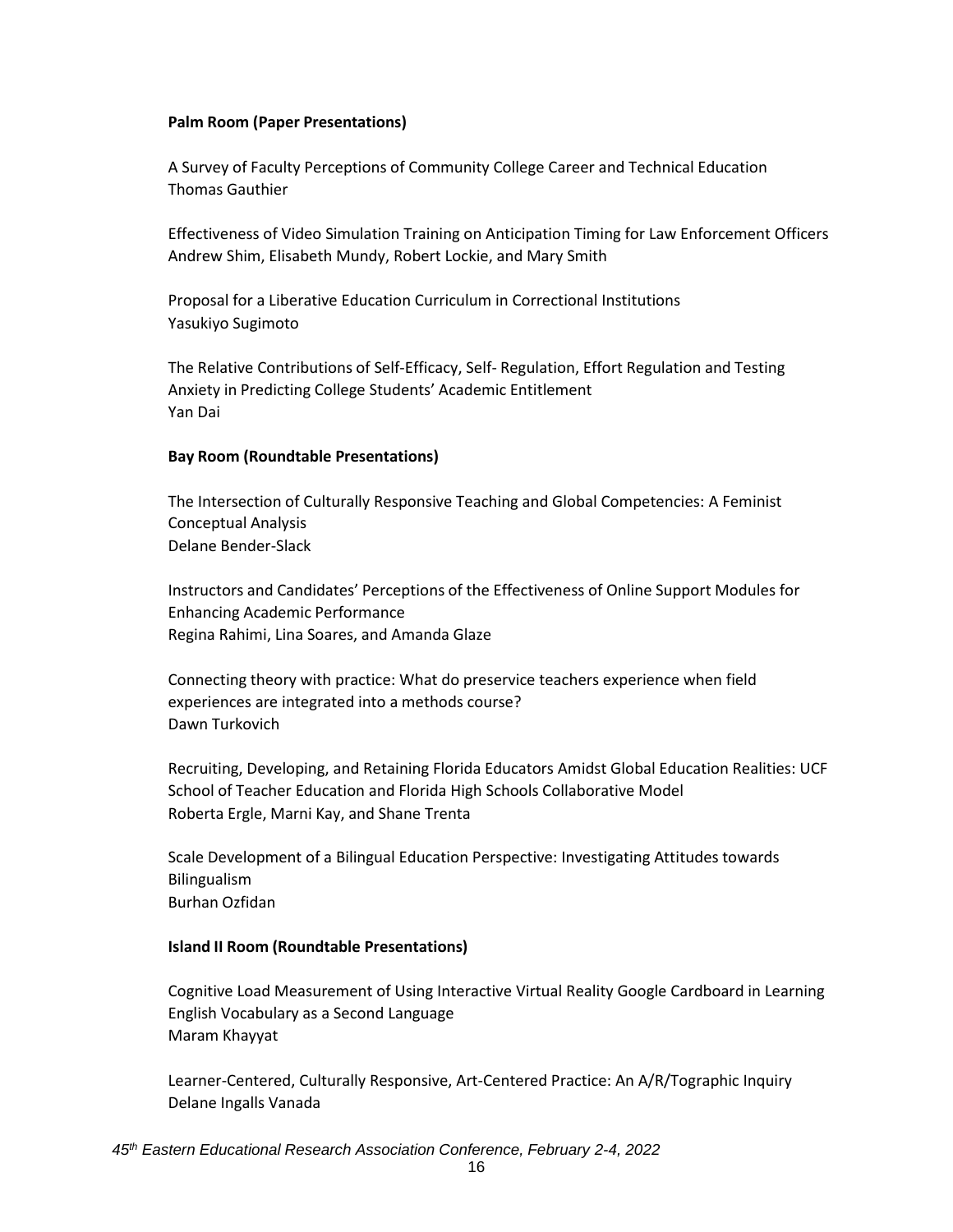Answering the Call: Student Teachers Fill Critical Shortage During Pandemic Amanda Preece, Kandice Rowe, Thelma "Sissy" Isaacs, and Alysha Nichols

Assessing the Therapeutic Alliance of Counselors in Training to Clients Bonni Behrend

The Influence of Social Media on Academic Performance Dixie Powers

#### **Cardita Room (Panel Discussion)**

Universities Collaborative Actions to Improve Kentucky Principal Preparation Programs Ann Burns, Stephanie Sullivan, Joseph "Rocky" Wallace, and Eve Proffitt

#### **10:05-10:20 Morning Snack Break**

Donuts, coffee, mason jar berry salads, rosemary almond shooters, everything "bagel", stuffed avocado, dried fruit and cashew salad, lemon and ginger shots.

#### **10:20-11:40 Session 6**

#### **Beach Room (Paper Presentations)**

Session Chair: Shawn Fitzgerald

The role of gender and degree level on online learning readiness and interaction among online statistics students Sangah Lee, Hyeon Jean Yoo, and Chih-hsuan Wang

Exploring the Impact of Online Learning Experiences on Chinese College Students' Technology Acceptance of Using LMS Yan Dai and Xi Lin

"I guess the main difference is that it doesn't feel like school": Student Experiences of Residential Liberal Arts College Culture in the Transition to Remote Learning Sara Clarke-De Reza, Morgan Absher, and Devyn Daugherty

Black Women Doctoral Students in Engineering & Computer Science and their Mental Wellness Marjorie Shavers, Sharnnia Artis Aishwarya Joshi, and Chantel Ely

Writing Away Stereotypes: Using Electronic Correspondence Projects to Gain Insight, Understanding, and Empathy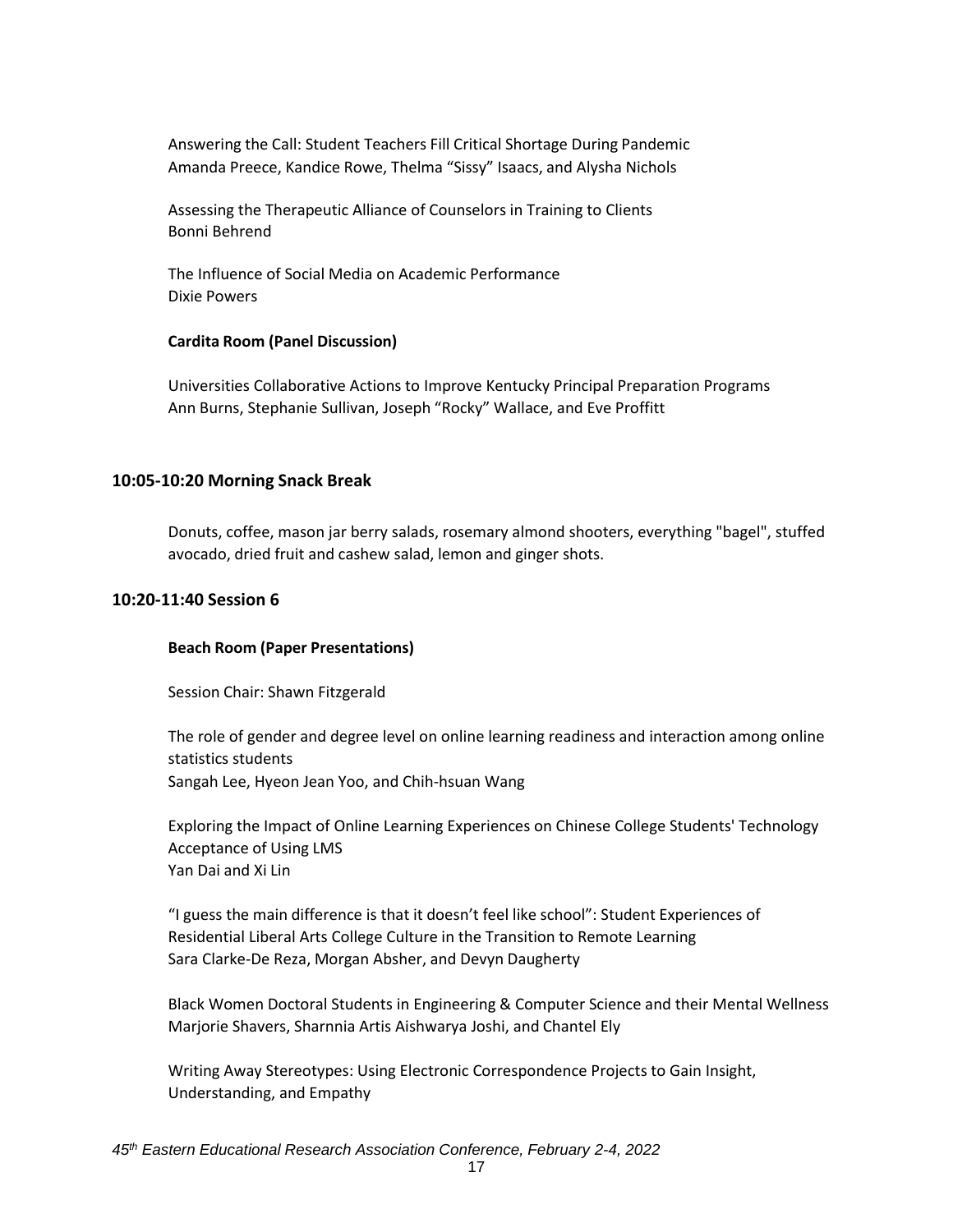Angela Williams and William Williams

#### **Gulf Room (Paper Presentations)**

Session Chair: Roberta Ergle

Parents' Perspectives of School Choice: Application of Rasch Measurement as an Alternative to Multiple Regression Katherine Robershaw, Michael Peabody, and Kelly Bradley

Teacher Retention within the First 3-5 Years Patricia Cells, Deb Touchton, Lou Sabina, and Rajni Shankar-Brown

Culturally Responsive Education in Mathematics: A Study of the Dual Language Model Lesline Russell, Rajni Shankar-Brown, Deb Touchton, and Lou Sabina

#### **Palm Room (Paper Presentations)**

Session Chair: Sharon Valente

Becoming Antifragile Early Childhood Mathematics in COVID-19 environment: Pre-Service Teachers' Use of Digital Artifacts in a Synchronous Math Method Course Rupam Saran

A Process for Re-Designing Assessment Rubrics to Align with Standards While Improving Teaching and Learning Using the AFI Rubric Format Carolyn Gischel and Judy Wilkerson

Comparisons of Results and Perceptions across Degree Levels and Assignment Complexity Using the AFI Rubric Feedback Technique Carolynne Gischel, Steve Lang, and Judy Wilkerson

#### **Bay Room (Paper Presentations)**

Session Chair: Jennifer Sughrue

Investigation of Pre-Service Mathematics Teachers' Covariational Reasoning Onder Koklu

Transparently Authentic: The Student E-Portfolio and Assessment of Learning/Teaching Mark Malisa, Thelma Missedja, and Wisdom Mensah

Sample Size Determination for Cluster Randomized Trials: An Empirical Review of Power Analysis Calculators Janet Holt and David Newman

*45th Eastern Educational Research Association Conference, February 2-4, 2022*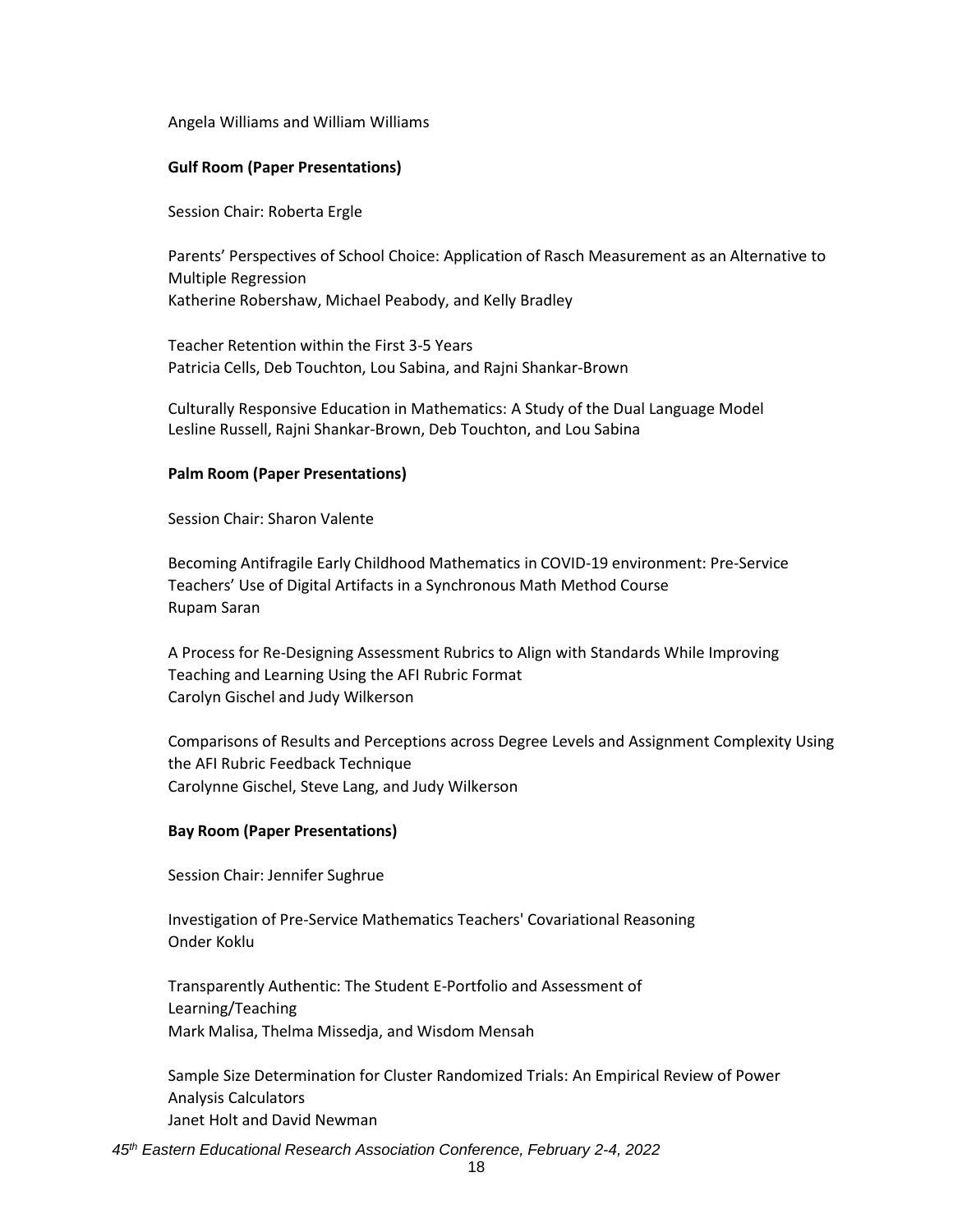Effect of a Method Course: Improving Prospective Elementary Teachers' Abilities to Create Addition and Subtraction Word Problems Onder Koklu

#### **Island Room II (Roundtable Presentations)**

Session Chair: Patricia Willems

Powerful Practice: Equitable Grading as a Key Lever Liz Bergeron and Beth Boesche-Taylor

Cultivating EdD Practitioner-Scholars: The Metaphors We Teach By Matthew Kruger-Ross

The Rise of Ungrading: Pandemic Insights and Future Directions toward Meaningful Learning Assessment Nikita Reis and Barbara Lockee

What does equity and inclusion in education look like now? The Critical Race Theory Controversy Jill Channing

Designing for Uncertainty: Argumentation as a Pedagogical Tool to Manage Uncertainty in Ill-Structured Problem Solving Rebecca Clark-Stallkamp

Scaffolding Reflection and Revisiting Cases in Online Learners Through the Use of Case Study Instruction Patricia Willems, Alyssa Gonzalez-DeHass, Jilliam Powers, and Ann Musgrove

#### **11:40-1:00 Lunch on Your own**

#### **1:00-2:20 Session 7**

#### **Beach Room (Paper Presentations)**

Session Chair: Laura Levi Altstaedter

Grounded Theory Approach to Building Anti-Racism cultures in Undergraduate Medical Education

T'keyah Vaughan, Cherie Edwards, Deborah DiazGranados, Katherine Donowitz, Meagan Rawls, Nastassia Savage, and Priyadarshini Krishnaku Pattath

Implications from a HBCU and PWI Teacher Candidate (TC) Exchange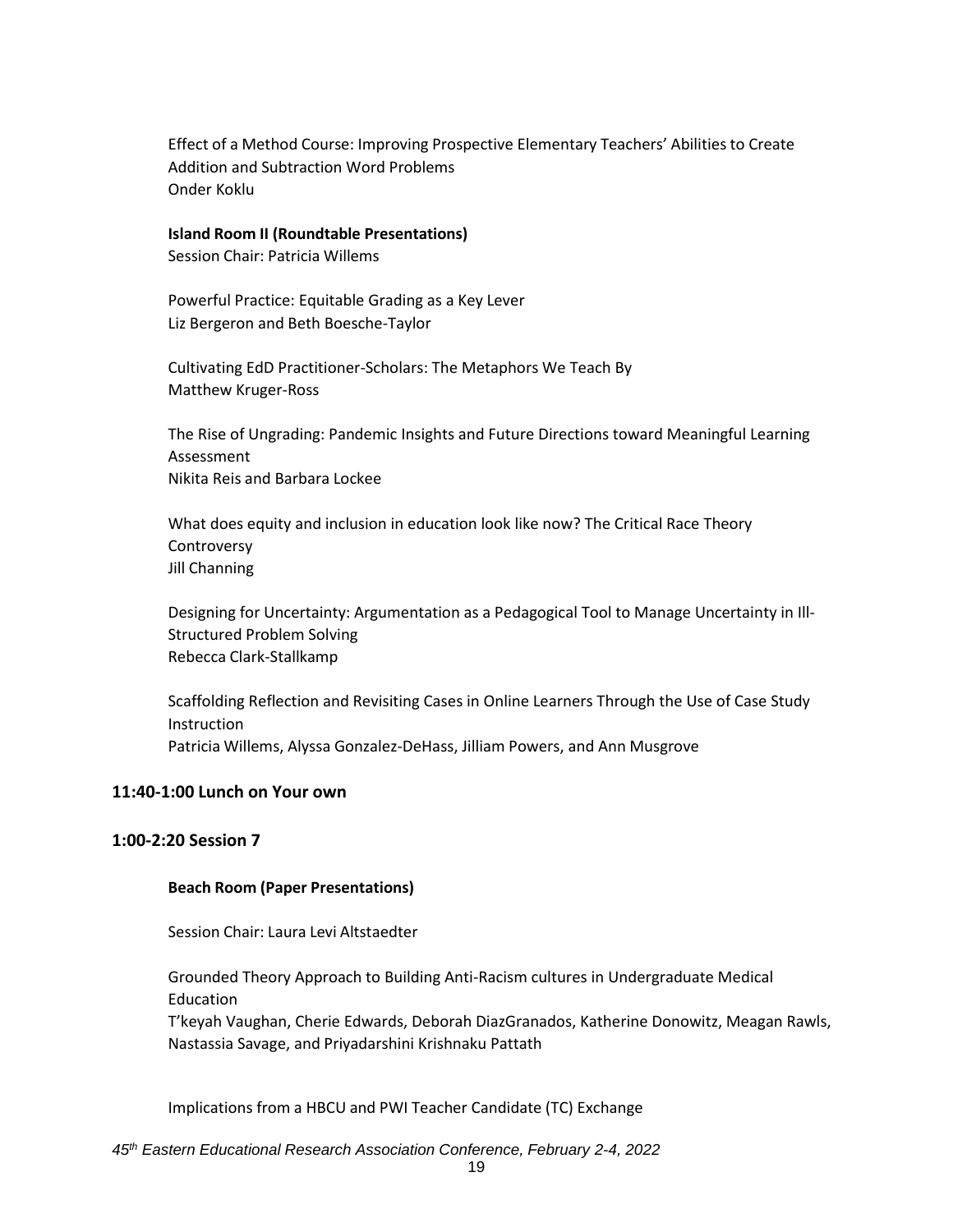Carrie Rogers, Adrienne Stuckey, Pamela Buskey, Kellee Watkins, Karlin Burks, and Kimberly Bunch-Crump

Addressing improvement challenges from divergent experiences: A collaborative autoethnography Christopher Parfitt, Afsaneh Farhadi, Patricia Ottow, and Anique Falconer

Authentic Learning for Student and Faculty in Community of Practice Bryce Platt Kayanuma, Glen Holmes, Alicia Johnson, and Abbot L. Packard

#### **Gulf Room (Paper Presentations)**

Session Chair: Mahmoud Abdel-Rahman

Building resilience: Encouraging Advanced Academic Students to Take Risks and Accept Processover Grades. Michael Portnoy

The Impact of Instructional Modality on Student Academic Performance Michelle Paul

Changing the "face" of education: How do perceptions, attitudes, and academic outcomes differ between online and F2F education? Robyn Fusaro, Dejah Oertwig, Dan Spencer, and Chris Willis

Initial Psychometric Evaluation and Cross-Cultural Generalization of the Resilience Evaluation Scale (RES) Yan Dai, Jessica Petri, and Jill Salisbury-Glennon

#### **Palm Room (Paper Presentations)**

Session Chair: P. Mark Taylor

Application and Analysis of the ETQ2 (Experiential Teaching Questionnaire-2) and ETQ2 Short Form for Assessment of Dispositions Using a Modified Krathwohl Scale Steve Lang, LaSonya Moore, and Judy Wilkerson

Investigating a New Approach to Performing Course Evaluations Sharon Valente and Susan Ramlo

Reading Motivation Factors and Latent Profiles among Teachers Robert Griffin and Diana Mindrila

Helping Preservice Teachers Learn About Code of Ethics Through Case Studies Zafer Unal and Aslihan Unal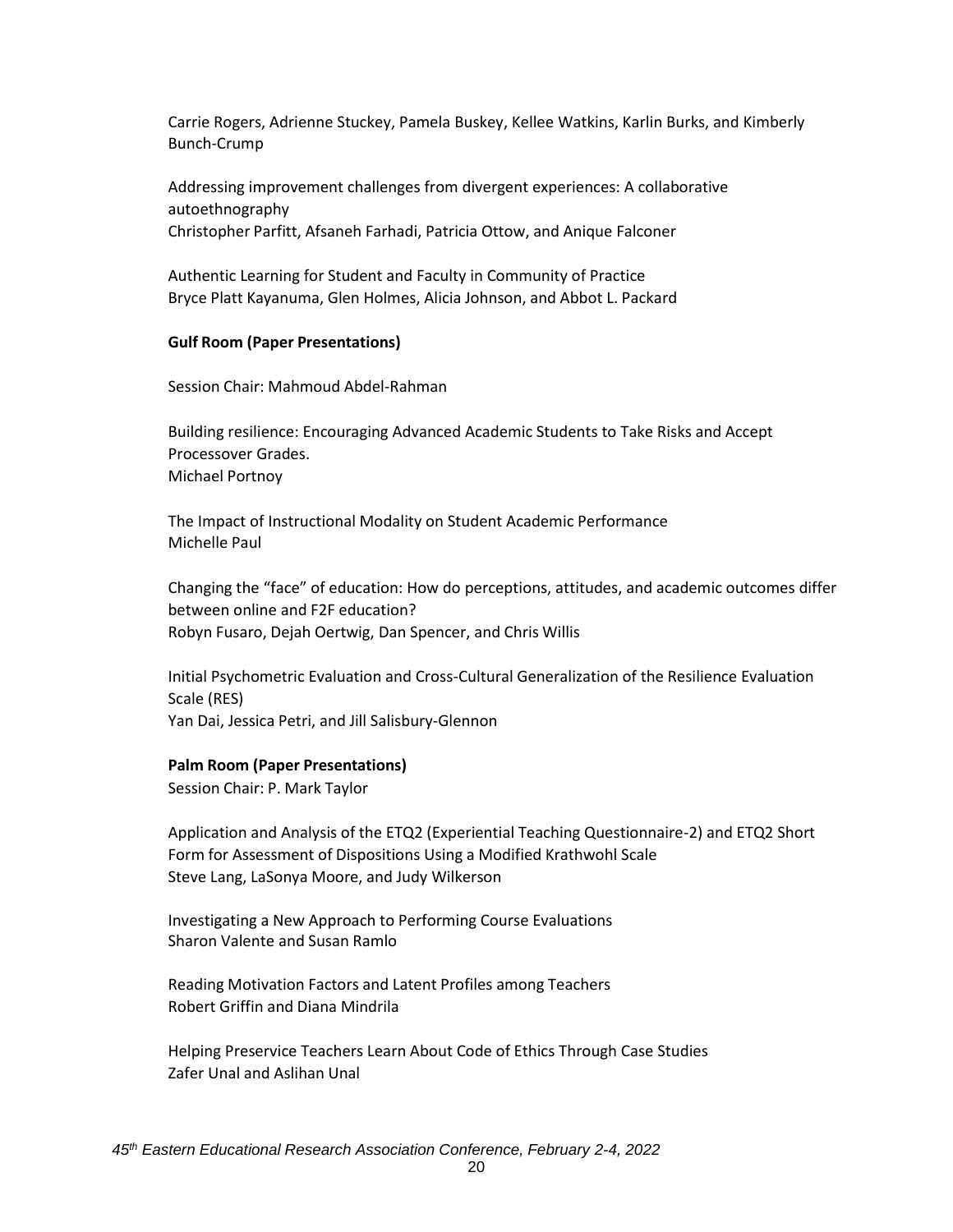#### **Bay Room (Paper Presentations)**

Session Chair: Jennifer Sughrue

Trust through a colored lens: Exploring the COVID-19 Vaccine Hesitancy of Black Indigenous People of Color (BIPOC) Anse Daniel

Promoting Cultural Dialogue via Mobile Texting on Study Abroad Kevin Oliver, Rob Moore, and Joshua Rosenberg

Taking PBL virtual – early insights from going remote in 2020-21 Liz Bergeron

The Legal Rights of Transgender Students in Schools Michael Alexander and Jennifer Sughrue

#### **Island II (Roundtable Presentations)**

The Cost of Online Higher Education Sarah Denison and Andrew VanLew

Teachers' Perception of Their Ability to Implement Differentiated Instruction Aslihan Unal, Zafar Unal, and Yasar Bodur

Preservice Teachers' Self-Efficacy: Evidence of Resilience during a Pandemic Dawn Turkovich and Philip Kanfush

PreK Access: One School District's Work to improve and increase access for local families Michelle Amodei and Sydney Wise

#### **Cardita Room (Panel Discussion)**

Racism in School Exclusionary Suspensions: Through the lens of African American middle and high school students, their family, and community members Brenda Walker, Saundra Johnson-Austin, Dana Thompson Dorsey, LaSonya L. Moore, Samuel L. Wright, Marquis Holley, Alexandria Andrade, Lisa Knight, Gwendolyn C. Webb

#### **Conch Room (Panel Discussion)**

Instead of asking for a seat, build the table: Designing professionalization service-learning opportunities in academia Sharon Stidham, Rebecca Clark-Stallkamp, Kelli Fleming, and Alicia Johnson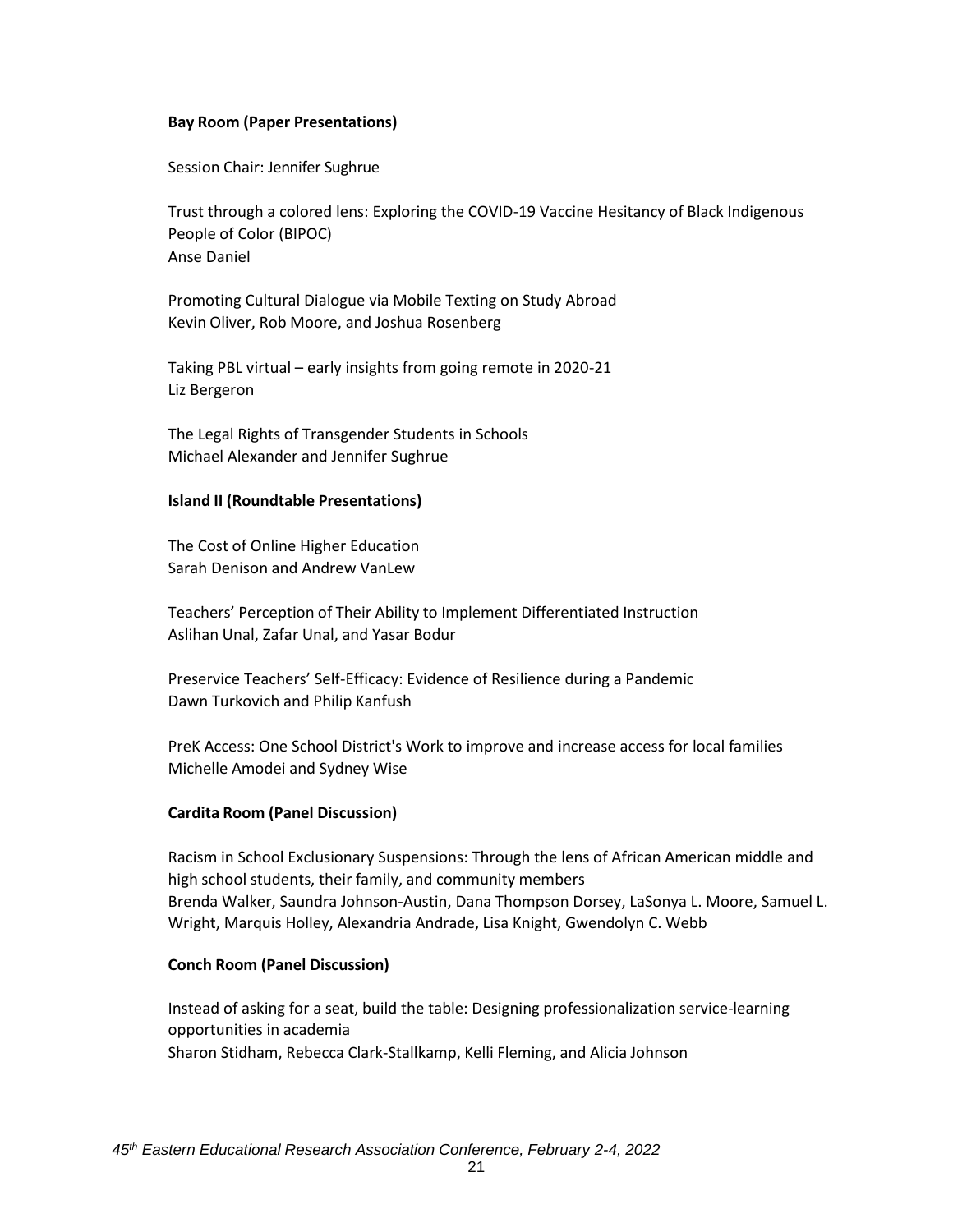#### **2:30-3:50 Session 8**

#### **Beach Room (Paper Presentations)**

Session Chair: Shawn Fitzgerald

Establishing Community of Inquiry in Newly Remote Courses: A College-Wide Self Study Kevin Oliver and Cansu Tatar

Designing Flipped Classroom Lessons with The Use of a Reliable Evaluation Rubric Zafer Unal and Asliham Unal

Using Technology to Improve Rubric-Driven Data Analysis: Canvas and the AFI Rubric Judy Wilkerson, Carolynne Gischel, and Steve Lang

#### **Gulf Room (Paper Presentations)**

Session Chair: Jennifer Sughrue

Parenting Stress and Children's Mental Health: A Moderated Mediation Model of Parent-Child Interaction and Grandparent Co-Parenting Gen Li and Tony Tan

"Could that be play?": Pre-service teachers' perceptions of play in kindergarten Melissa Rodriguez-Meehan

Schooling, Social Studies Education, and Black Learners Clarence Walker

#### **Palm Room (Paper Presentations)**

Session Chair: Jill Channing

Social Media in the College Classroom Melanie Fowler

The Influence of COVID-19 on Low Socioeconomic Status Postsecondary Enrollment Lauren Davis, Kayla Johnson, and Jean Bennett

Reactions of Resident Assistants Working as Essential Personnel During the COVID-19 Shut-Down Amy Korstange and Jill Channing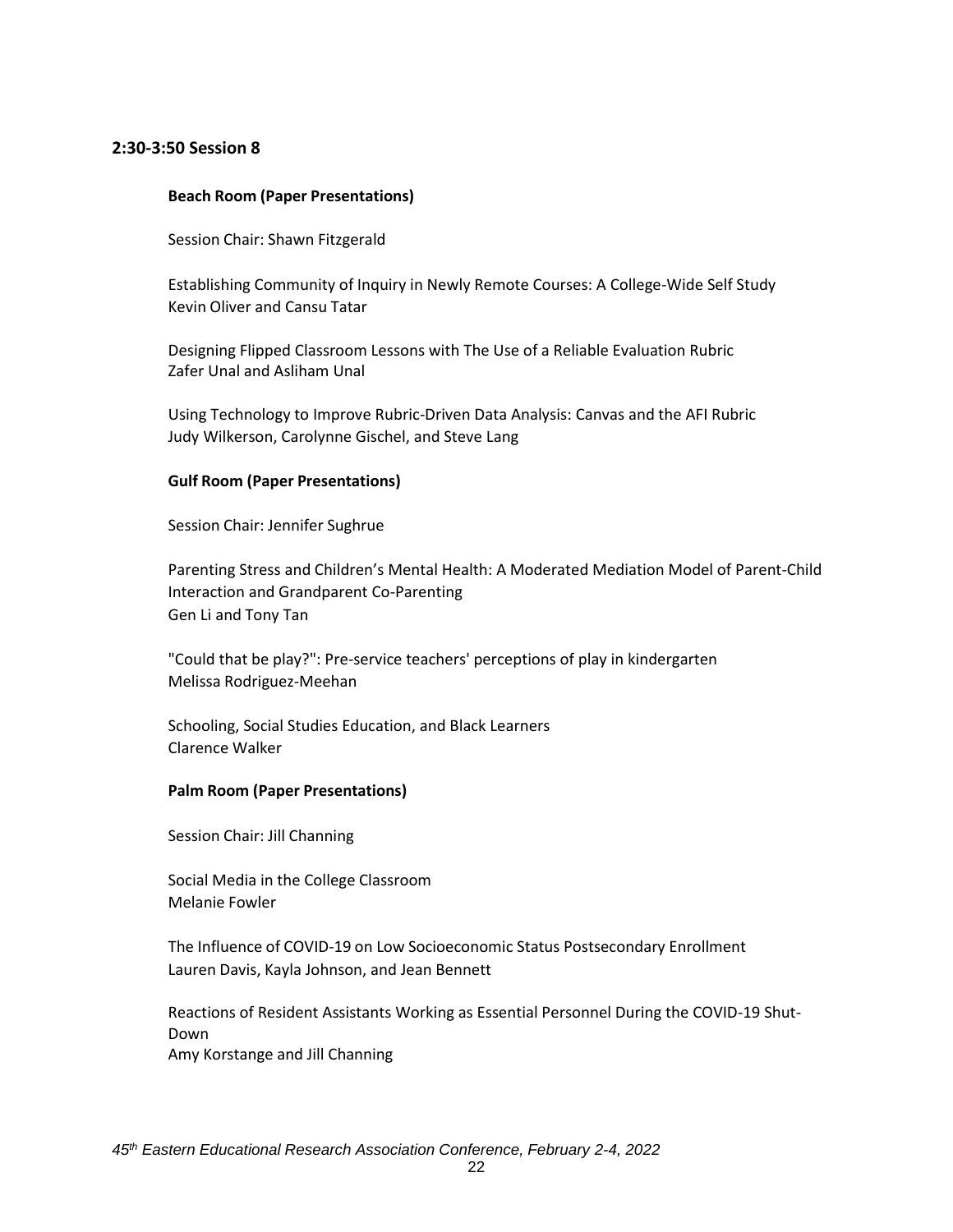Assessing the Effectiveness of the ACT, SAT, and PSAT in Predicting Success on the Algebra 1 End-of-Course Exam in Florida Elionexis Rodriguez Perez, Anna Peters, Lou Sabina, Rahni Shankar-Brown, and Deb Touchton

#### **Island II (Roundtable Presentations)**

Addressing the Research to Practice Gap in Inclusive Postsecondary Programs Kaley Adams, Diana Valle-Riestra, and Michael Brady

Two heads are better than one: Co-teaching as a form of professionalization in higher education Rebecca Clark-Stallkamp and Alicia Johnson

Recruitment and Retention of Highly Qualified Teachers in Marginalized School Communities Maxine Cameron

Deconstructing educators' beliefs about reading disabilities, giftedness, and acceptance of students through an equity lens Katrina Hall and Hope Bess Wilson

Contextualizing Why Black University Students Prefer to Utilize Off-Campus Mental Health Resources: What is lacking from university resources? Alexis Franklin and Marie Boursiquot White

Considering students' mental health and self-determination in online asynchronous courses Annah Hill

Preservice Teachers' Concerns and Challenges About Teaching Science in the Early Grades Ithel Jones, Hye Ryung Won, and Insook Huh

#### **Cardita Room (Panel Discussion)**

Utilizing Graduate Students to Enrich Traditional Academic Collaborations Glen Holmes, Alicia Johnson, Bryce Platt-Kayanuma, and Abbot L. Packard

#### **3:50-4:10 Afternoon Snack Break**

Sparkling and infused waters, artisan breads with imported and infused oils and vinegars with marinated olives, and chef's selection of meats and cheeses

#### **4:10-5:00 EERA Business Meeting (Bay Room)**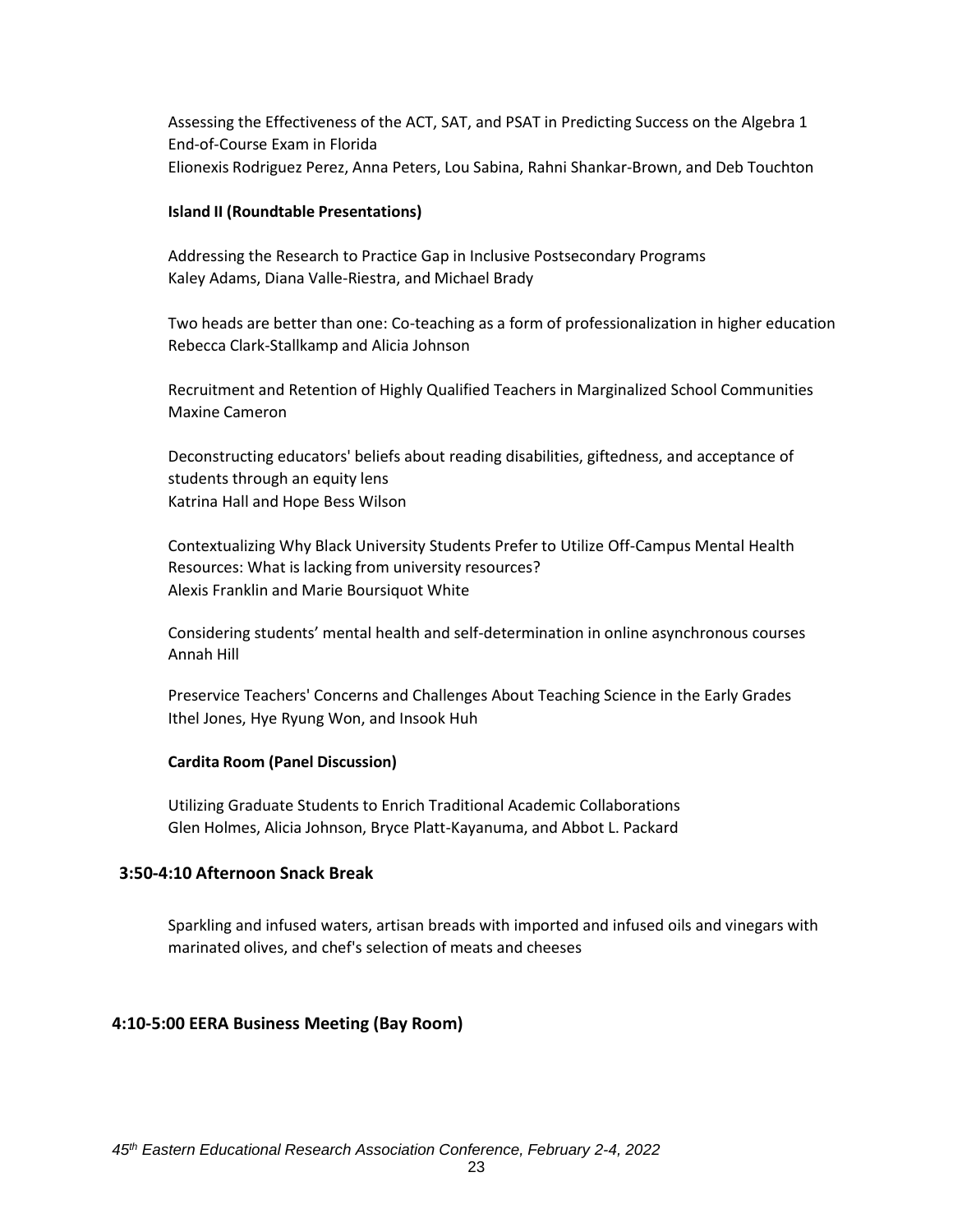#### **5:00-6:00 Poster Presentations (Beach/Gulf)**

Culturally-Based Interpretations of Students' Self-Efficacy, Goal Orientations, and Learning Strategies: Differences Between America and Korea Hyun Sung Jang, Yan Dai, and Jill Salisbury-Glennon

The Implications of eBooks versus Traditional Books with Elementary Students Mallie Littman

Drama-Based Pedagogy in Early Childhood Classroom Hey Ryung Won, Ithel Jones, and Ye Eun Bae

Failing Forward: Preparing Teachers in an Alternative Licensure Program Virtually during COVID-19 David Marshall and Deja Trammell

Examining STEM Undergraduate students' academic experiences during COVID-19 Jamie Carney, Jessica Tyler, David Shannon, Joanna Collins, and Madeline LaPolla

Teaching Transitions Through the New Normal Transformation Joy D'Andrea and Rebecca Wooten

Color Coding the Writing Process Rachael Nizialek

Preparing Secondary Teachers to Teach Students with Learning Disabilities How to Write Effectively

Alycia Taylor

Exploring Dynamic Changes in Novice Heritage Language Writing Mariana Joos

Exploring the Social Networking Effect on Academic Engagement Among International College **Students** 

Jianwei Dong, Sangah Lee, Chih-hsuan Wang, and David Shannon

Help or hindrance? Teachers' use of the first language in multilingual countries Seol Lim and Sungkyum Kim

Assessing the Status of Professional Learning Opportunities in Charter Schools John Murray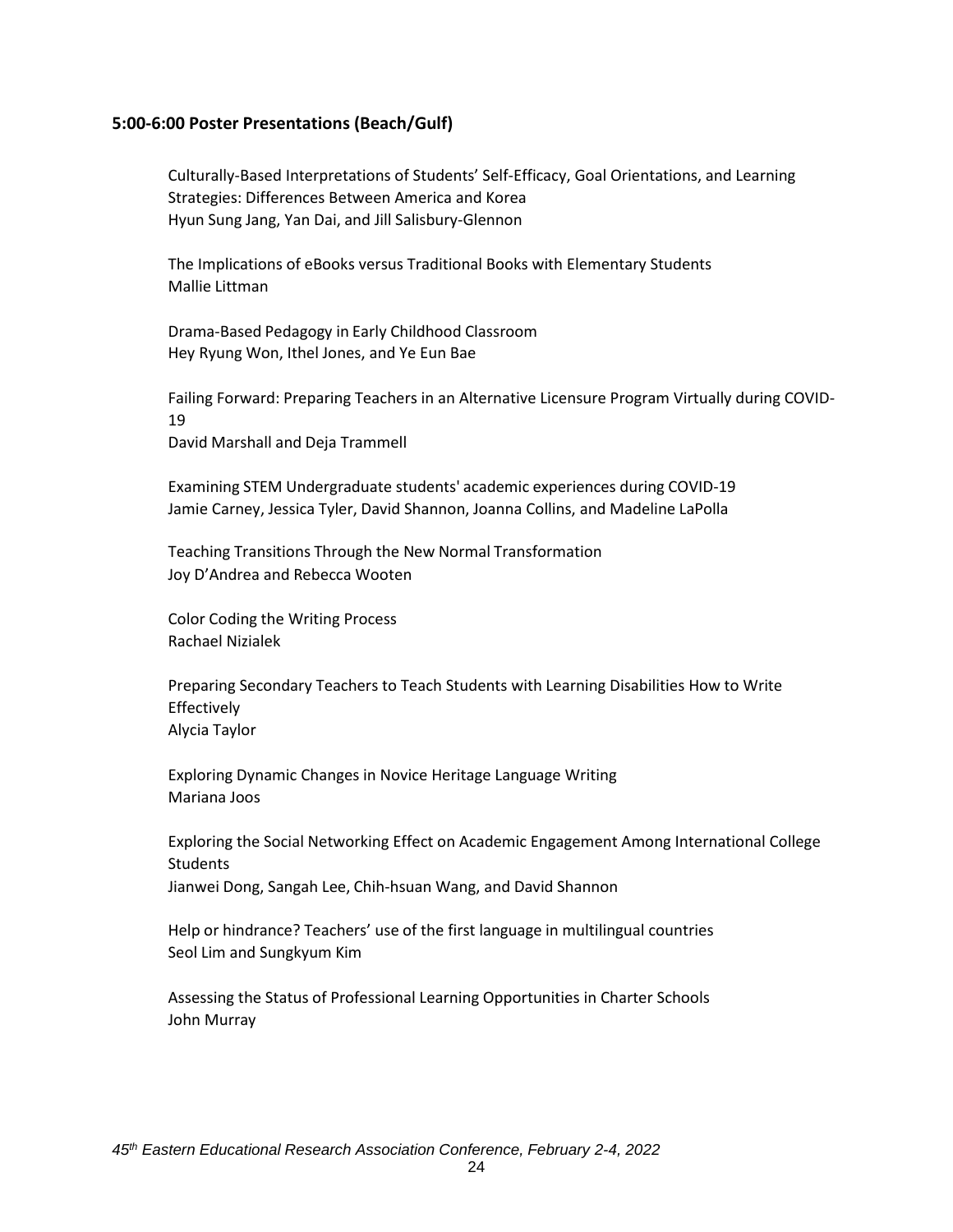The Effect of the Parallel Classroom Devon Viola

Investigating Beginning Language College Students' Motivation Laura Levi Altstaedter and Ana Galvez Poveda

Does Planning Matter in Foreign Language Writing? Hyejin An

International Students & Social Identity Theory Kim Jones

South Korean Teachers' Perceptions of Student Intrinsic Motivation and Creativity Kyeonghyeon (Eileen) Park

Building on the Family to Support STEM Interests and Career Aspirations Melissa Jones, Katherize Chesnutt, Megan Ennes, Daniel Macher, and Manuela Paechter

Investigating Faculty Perception of Hybrid Teaching Roneet Merkin

A Case Study of Preparing Teacher Candidates for SEE-KS: A Social-Emotional Engagement Framework for Including All Children Katy Green, Chelsea Morris, Jacqueline Towson, Lauren Rollins, and James Schwab

Mentoring Undergraduate Student Research Michelle Amodei, Laura Strong, Erik Amodei, and Sydney Wise

Does Specifications Grading Increase Middle School Students' Motivation in Mathematics? Sarah Morris and Alison Barton

Supervision in Counseling: Application of Natural Family Systems Theory Vanessa Elias

## **6:00 – 8:00 President's Reception & Awards Presentation (Outside or Beach/Gulf Room if inclement weather)**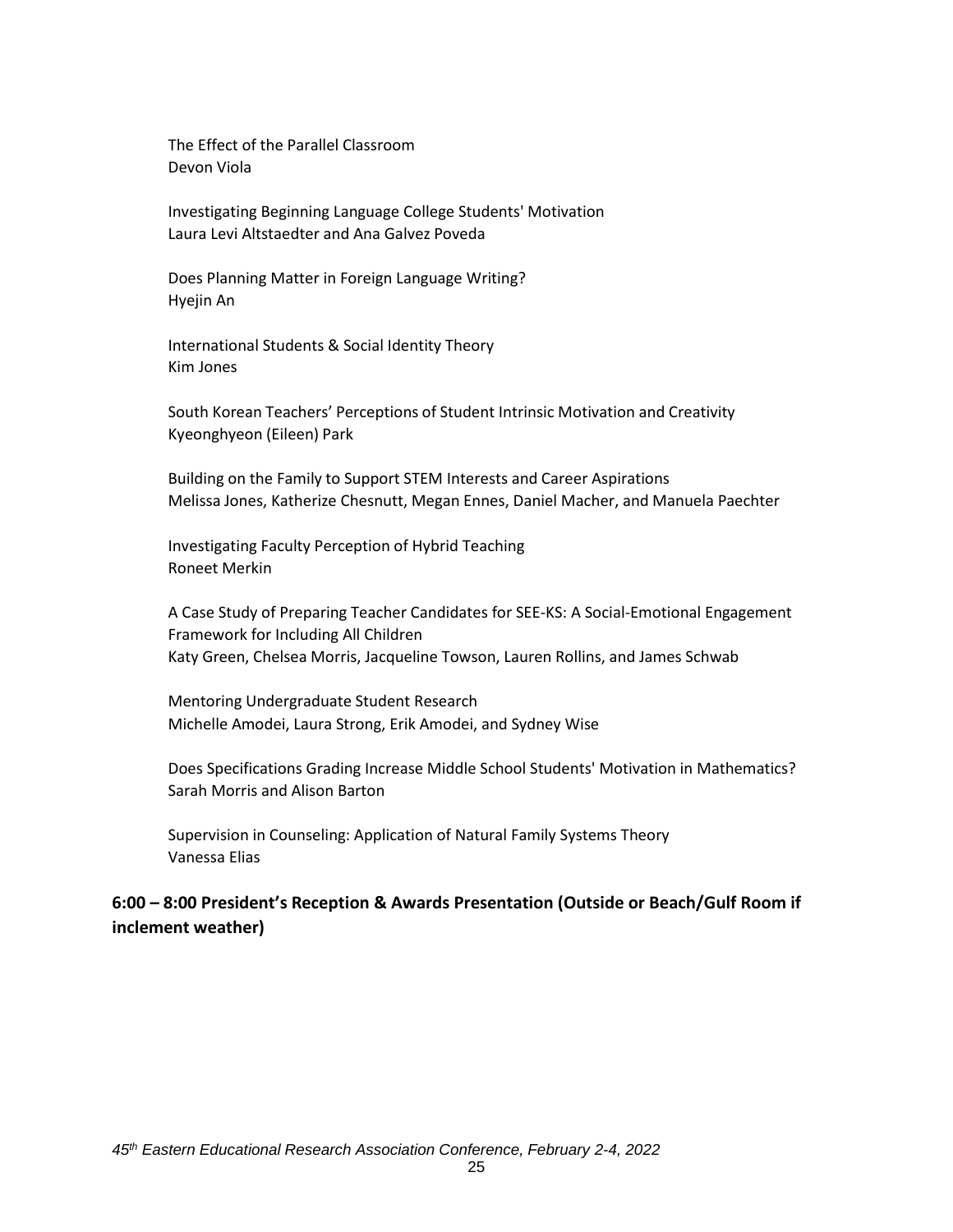## **EERA Board of Directors**

#### **President**

Grace J. Liang Kansas State University Manhattan, KS 66506 785-532-5784 [gliang15@k-state.edu](mailto:gliang15@k-state.edu)

#### **JRE Co-Editors**

Kristen McHenry East Tennessee University [mchenry@etsu.edu](mailto:mchenry@etsu.edu) 423-439-5059

Tracy Butler Anderson University Anderson, SC 29621 [tbutler@andersonuniversity.edu](mailto:tbutler@andersonuniversity.edu)

**Director of Divisions - SIGs** Roofia Galeshi Radford University Radford, VA 24141 [rgaleshi@radford.edu](mailto:rgaleshi@radford.edu) 540-831-7661

#### **Director of Membership**

Bonni Behrend Missouri State University 117 Park Central Square PCOB 129 Springfield, MO 65897 (417)836-8708 [bonnibehrend@missouristate.edu](mailto:bonnibehrend@missouristate.edu)

#### **Director of Student Services**

Mahmoud Abdel-Rahman Indiana State University [mabdelrahman@sycamores.indstate.edu](mailto:mabdelrahman@sycamores.indstate.edu) 220 N 7th St, Tiery Hall, #134-D Terre Haute, IN 47809 +1 (317) 730-6068

#### **Immediate Past President**

George Watson Marshall University College of Education and Professional Development Huntington, WV 25755 [watson@marshall.edu](mailto:watson@marshall.edu) 304-696-2874

## **President-Elect/Program Chair**

Kenda Grover University of Arkansas Fayetteville, AR 72701 [kgrover@uark.edu](mailto:kgrover@uark.edu) 479-575-2675

#### **Secretary**

Jason Schenker Kent State University Foundation, Leadership & Administration 330-672-5797 [jschenke@kent.edu](mailto:jschenke@kent.edu)

#### **Treasurer**

John Flynn Widener University Chester, PA 19013 [jcflynn@widener.edu](mailto:jcflynn@widener.edu)

**Vice President for Conference Planning** Jessica Bucholz [jessicalynnebucholz@gmail.com](mailto:jessicalynnebucholz@gmail.com)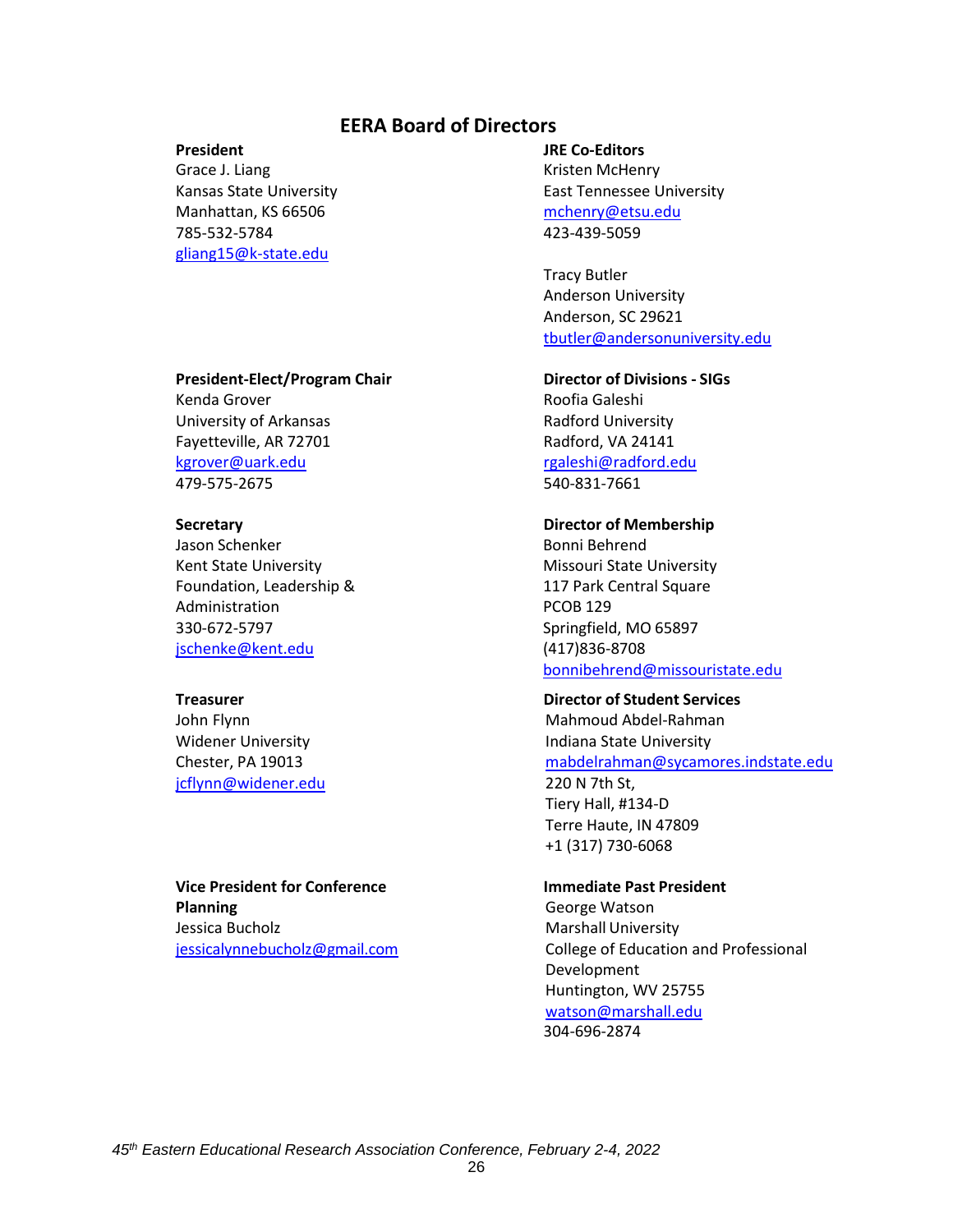#### **Director of Communications**

William (Willy) Williams Concord University Athens, WV 24712 [williamsw@concord.edu](mailto:williamsw@concord.edu) 304-384-6222

#### **Director of Hospitality**

Carol Watson Kutztown University Kutztown, PA 19530 [watson@kutztown.edu](mailto:watson@kutztown.edu) 484-332-5098

## **Director of Awards and Sponsorships**

Iman Chahine University of Massachusetts Lowell Lowell, MA 08154 [Iman\\_Chahine@uml.edu](mailto:Iman_Chahine@uml.edu) 978-934-5233

#### **Directors of Conference Special Programs**

Yifan Liao Kansas State University College of Education Manhattan, KS, 66502 785-770-6516 [yliao@ksu.edu](mailto:yliao@ksu.edu)

Shawnette L. Williams Kansas State University College of Education Manhattan, KS 66506 931-217-1917 [shawnette00@ksu.edu](shawnette00@ksu.edu%20)

# **EERA Past Presidents**

| Years     | <b>Name</b>              | <b>Employer</b>                         |  |
|-----------|--------------------------|-----------------------------------------|--|
| 1977-1979 | Mervin Lynch             | Northeastern University                 |  |
| 1979-1981 | <b>Philip Merrifield</b> | <b>New York University</b>              |  |
| 1981-1983 | Joseph Ryan              | University of South Carolina            |  |
| 1983-1985 | Janice Scheuneman        | PA Board of Medical Examiners           |  |
| 1985-1987 | Susan Zelman             | <b>Emanuel College</b>                  |  |
| 1987-1989 | <b>Betty Yarborough</b>  | <b>Old Dominion University</b>          |  |
| 1989-1991 | C. Thomas Gooding        | <b>SUNY at Oswego</b>                   |  |
| 1991-1993 | James T. Fleming         | <b>SUNY at Albany</b>                   |  |
| 1993-1995 | Carol Lee Lynch          | Waldwick (N.J.) Public Schools          |  |
| 1995-1997 | Martin W. Sharp          | <b>Penn State University</b>            |  |
| 1997-1999 | Virginia Shipman         | University of New Mexico                |  |
| 1999-2001 | John von Eschenbach      | University of West Georgia              |  |
| 2001-2003 | <b>Bernard Brogan</b>    | <b>Widener University</b>               |  |
| 2003-2005 | Michael S. Green         | <b>Hudson Valley Community College</b>  |  |
| 2005-2007 | <b>Marshall Strax</b>    | Saint Elizabeth College                 |  |
| 2007-2009 | David Shannon            | <b>Auburn University</b>                |  |
| 2009-2011 | Abbot Packard            | University of West Georgia              |  |
| 2011-2013 | Andy Shim                | University of South Dakota              |  |
| 2013-2015 | <b>Michele Parker</b>    | University of North Carolina-Wilmington |  |
| 2015-2017 | Michael T. Miller        | University of Arkansas                  |  |

*45th Eastern Educational Research Association Conference, February 2-4, 2022*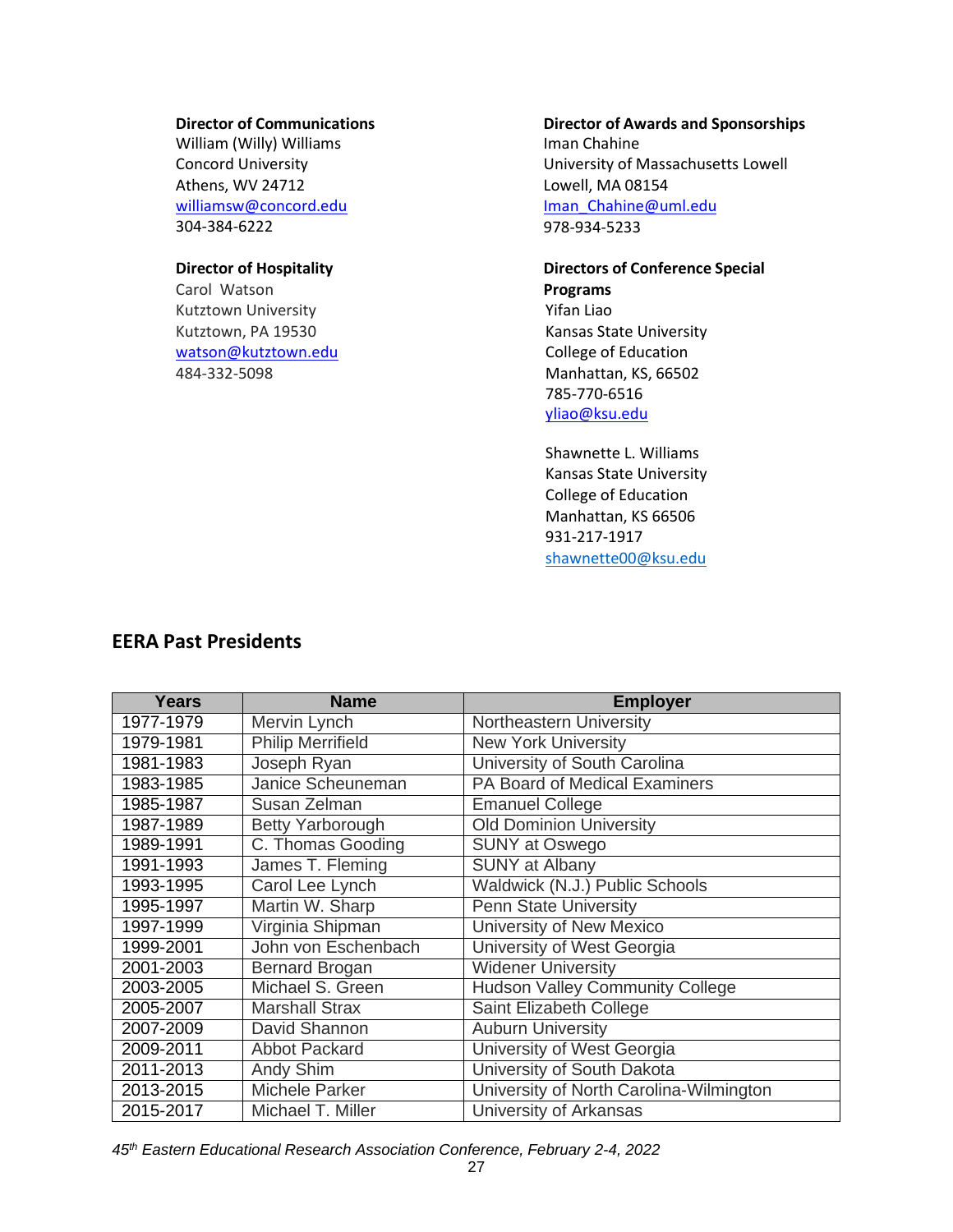| 2017-2019 | Shawn Fitzgerald | <b>Widener University</b>  |
|-----------|------------------|----------------------------|
| 2019-2021 | George Watson    | <b>Marshall University</b> |

# **Future Conference Locations and Dates**

| 2023 | Myrtle Beach, SC | February 9-11 |
|------|------------------|---------------|
| 2024 | Clearwater, FL   | February 8-10 |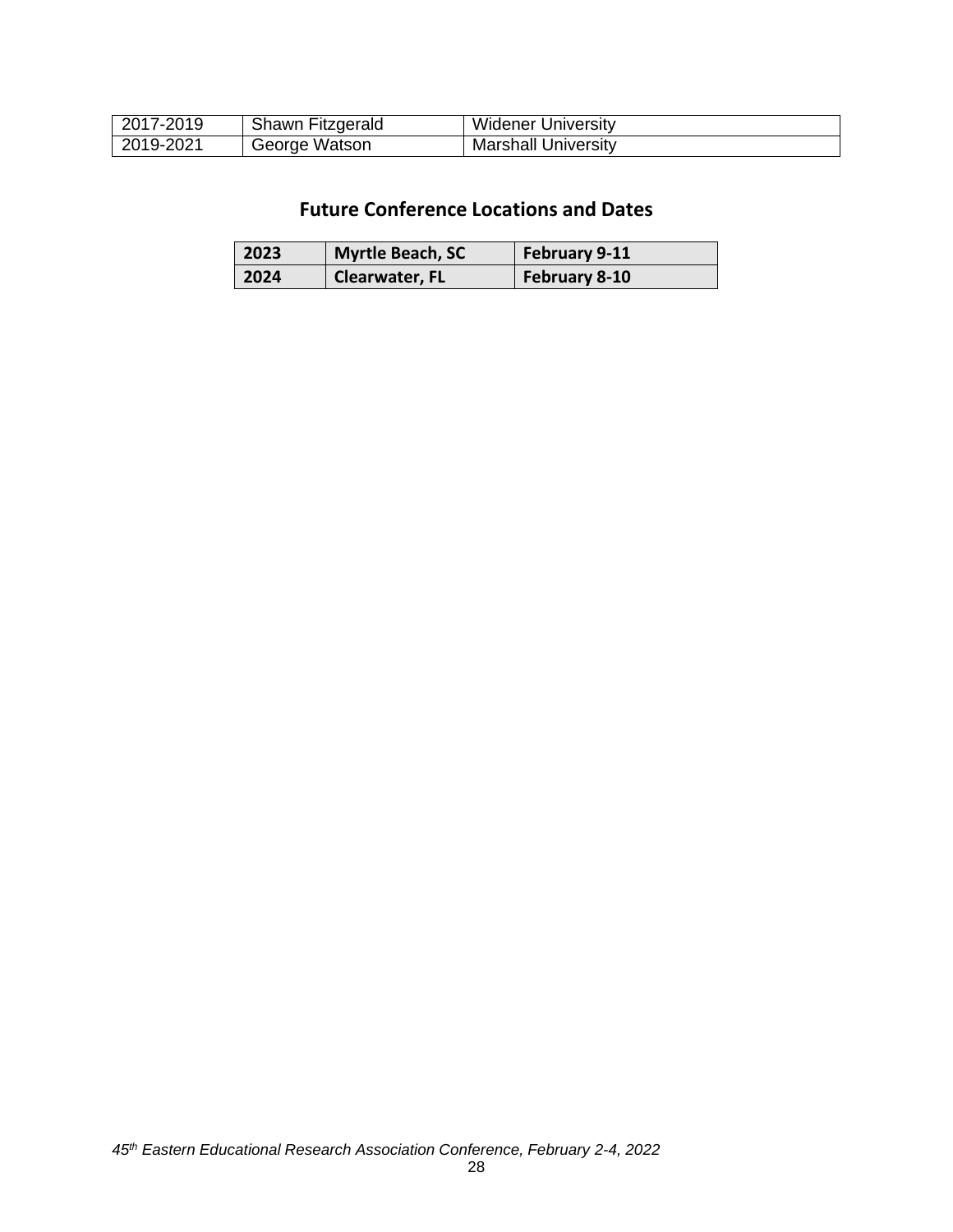

# **CALL FOR PAPERS**

Voices of Reform is a double-blind, peer reviewed journal. We are looking for scholarly pieces between 3500-7500 words. If you have any specific questions on whether your article qualifies, please contact Lou Sabina at Isabina@stetson.edu or check out the journal,

# **RESEARCHERS**

If you think your paper adds to the conversation regarding educational reform, we'd like to hear from you. We are looking to bridge the gap between university research and educational practice by creating a journal that informs pedagogy, policy, and practice.

# **PRACTITIONERS**

We think the classroom is a natural environment for informing pedagogy, policy, and practice and has a special section in our journal -- Voices from the Field. If you are doing something that moves learning forward and advances the conversation, please share your success with us.

https://www.voicesofreform.com